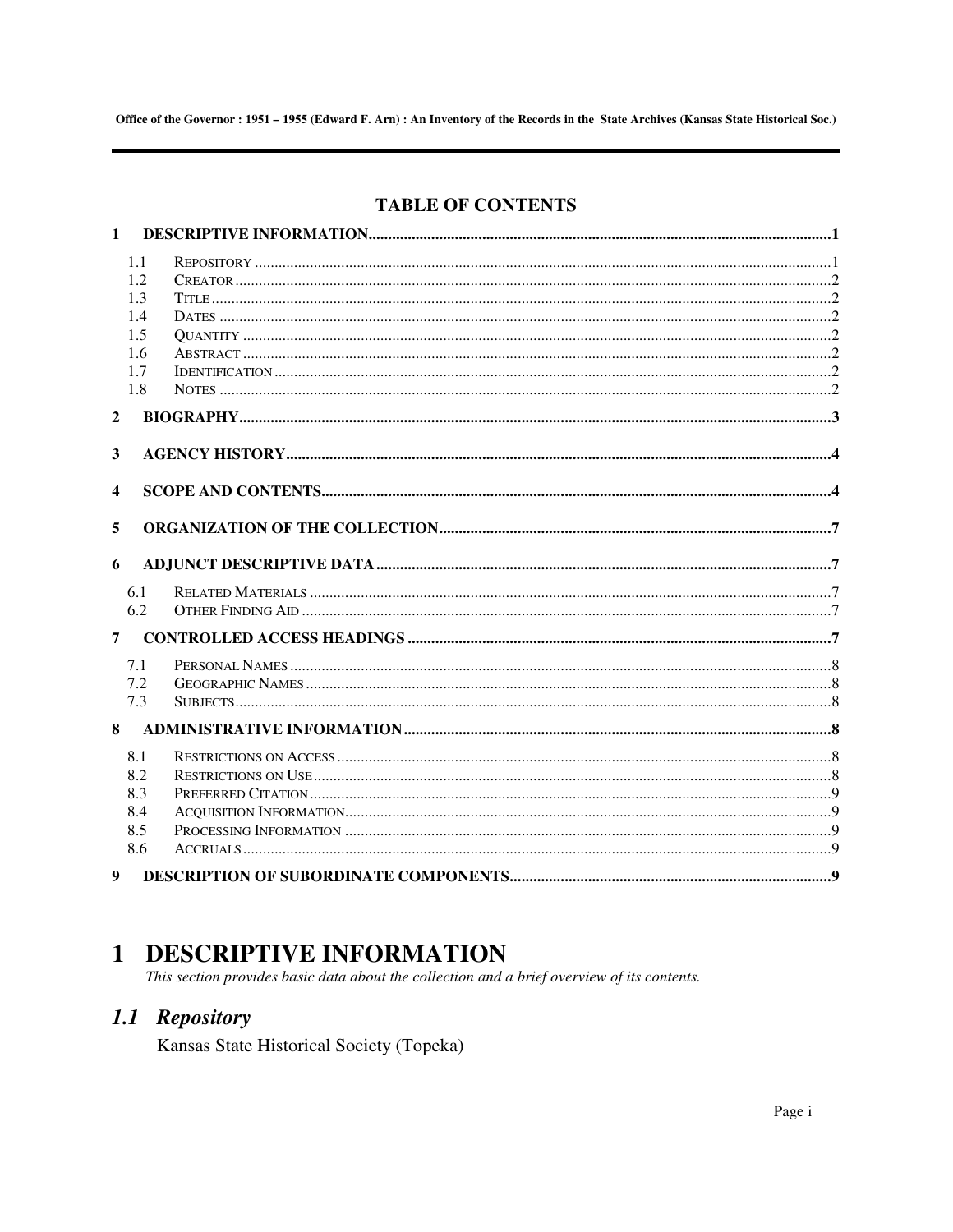# *1.2 Creator*

**Kansas**. *Governor : 1951 – 1955 (Arn)* 

# *1.3 Title*

Records of Kansas Governor Edward F. Arn Records

# *1.4 Dates*

1951 – 1955

# *1.5 Quantity*

32 ft. (80 boxes)

# *1.6 Abstract*

Official records of Governor Arn's administration including correspondence relating to appointments, State agencies, individuals, and topics, and proclamations and messages. Significant topics represented include the Cold War, the Korean Conflict, McCarthyism, the 1951 flood, the post-World War II economic boom, *Brown* v. *Board of Education* and other school desegregation cases, the election of Kansan Dwight D. Eisenhower to the presidency, drought, the Kansas Territorial Centennial, and the establishment of the Kansas Dept. of Administration.

# *1.7 Identification*

## Record group 252

Consult the "Detailed Description of the Collection," section 9 *below*, for location and folder numbers of individual series.

# *1.8 Notes*

This finding aid describes materials held by the Kansas State Historical Society. Materials may be used in the Research Room in the society's Center for Historical Research during regular research hours. Support for telephone, mail, and online reference and research is limited.

In a continuing effort to improve the completeness and accuracy of finding aids, revisions are made as more or new information becomes available. Consequently, this finding aid may differ slightly from what appears on the microfilm or on the Kansas State Historical Society's web site.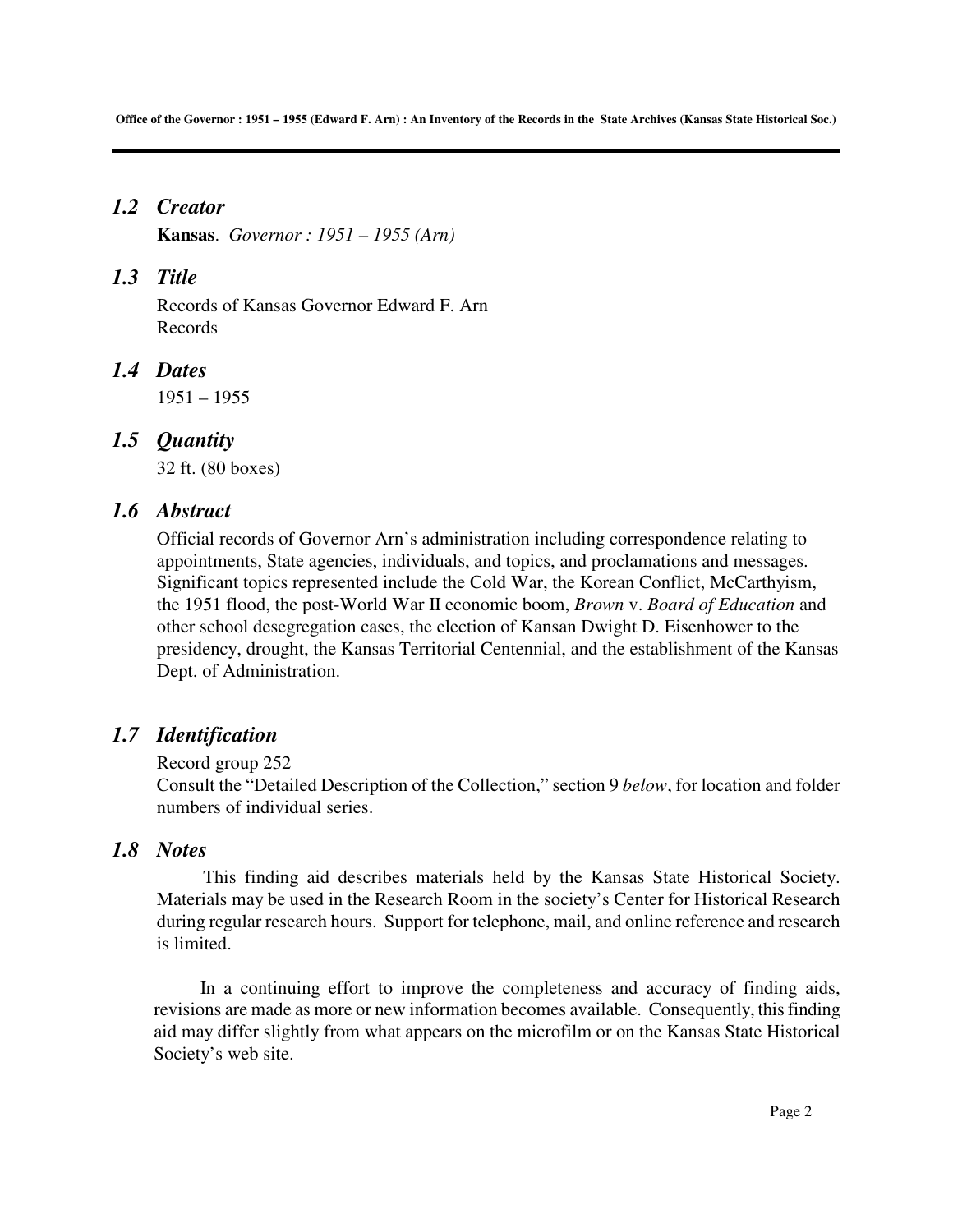Descriptions are often based on a preliminary inspection of the material. As such, they may contain misspellings or other inaccuracies based on folder headings and other sources within the materials. As the collections are arranged and as time permits, these finding aids are improved and corrected. If you spot an error, please feel free to report it to the reference staff or an archivist.

# **2 BIOGRAPHY**

*This section contains a brief sketch of the governor.* 

Edward Ferdinand Arn was born 19 May 1906 to Edward F. Arn and Grace Bell Edwards Arn. Arn's father — a coal, feed, and building materials salesman — died when his son was only four months old. Edward was raised by his mother in Kansas City and Muncie, Kansas, where he also attended school.

During his youth, Arn performed various jobs to earn his money for his education, doing such things as delivering groceries and newspapers, and working as a filling station attendant. In college, Arn attended Kansas City Junior College, the University of Kansas, and in 1931, he graduated from the Kansas City School of Law. He was admitted to the Missouri Bar in 1930 and the Kansas Bar in 1931.

Early in his career, Arn worked as an investigator for the State Highway Commission of Kansas. Beginning in 1936 he practiced law in Wichita. During World War II, he served as a lieutenant and security officer on board an aircraft carrier in the U.S. Navy.

In Republican Party politics, Arn was a nearly omnipresent force as early as his university days. While still a freshman in college, he was chairman of the Wyandotte County Republicans. He was also a precinct committeeman for six years, and a chairman of a congressional district of Young Republicans for six years.

During the gubernatorial campaigns of both Payne Ratner and Andrew Scheoppel, Arn served as campaign chairman. In this capacity, he gained a statewide reputation with in the Republican Party.

In 1947, Arn was elected to the position of Kansas attorney general. While attorney general, he attempted to strictly enforce the state's prohibition laws, but concluded that successful enforcement would require legions of investigators and law enforcement officials. In 1949, Governor Frank Carlson appointed Arn to fill a vacancy on the State Supreme Court, a position he held only briefly.

In 1950, Arn resigned from the State's highest court to run for governor. He won this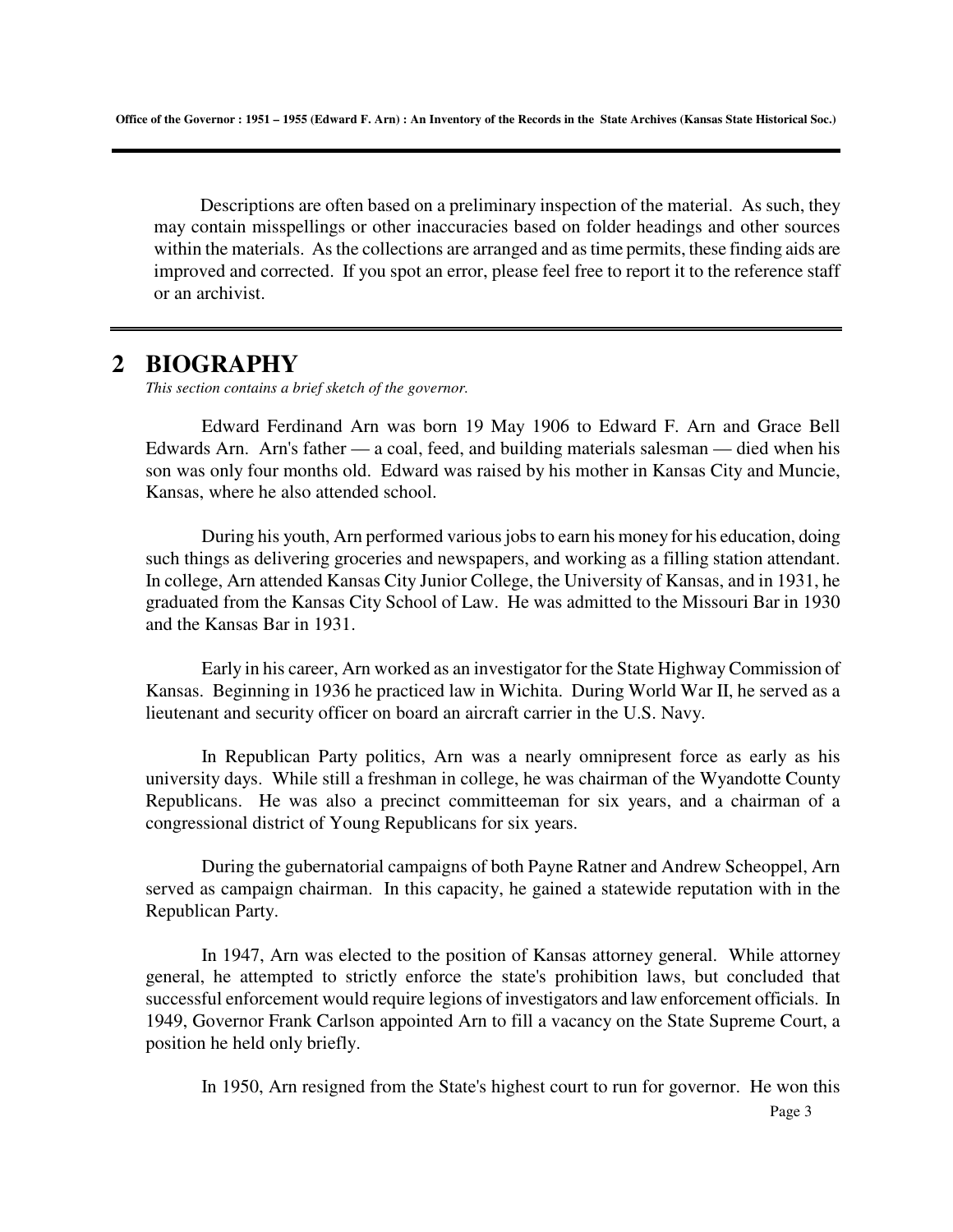election, defeating Kenneth T. Anderson by over 57,000 votes. Arn was re-elected in 1952, defeating the Democratic challenger, Tom Rooney.

In 1962, Arn tried for the Republican nomination for the U.S. Senate, but lost to James B. Pearson.

In 1973, the chief justice of the Kansas Supreme Court appointed Arn to chair the Judicial Study Advisory Committee.

In his personal life, Arn first married Marcella Ruth Tillmore, and with her had two daughters, Barbara Claire and Delores Louise. Following Marcella's death in 1966, Arn married Catharine Phillipi Ross.

Arn was a member of several legal associations, clubs, and fraternal orders, such as the American Bar Association, the Kansas Bar Association, and the American Judicature Society. His fraternity was Delta Theta Pi. He was a member of the Masons, Lions International, Sojourners, Veterans of Foreign Wars and American Legion. His spiritual preference was Congregationalist.

Edward Arn died in 1998.

# **3 AGENCY HISTORY**

The office of the Governor of the State of Kansas was established by the State Constitution of 1859 (the Wyandotte Constitution). According to constitutional mandate, some of the more important duties, functions, and responsibilities of the Kansas Governor are to see that the laws are faithfully executed, supervise appointees directing State agencies, convene the Legislature in extraordinary session, communicate information on the condition of the State and recommend such measures as he may deem expedient, command the State's military forces, and issue commissions in the name of the State. For a complete list of gubernatorial duties, see the Kansas State Constitution (1859), Article I.

# **4 SCOPE AND CONTENTS**

*This section contains a description and analysis of the contents of the collection.* 

The arrangement and description of the correspondence of the Governor's Office is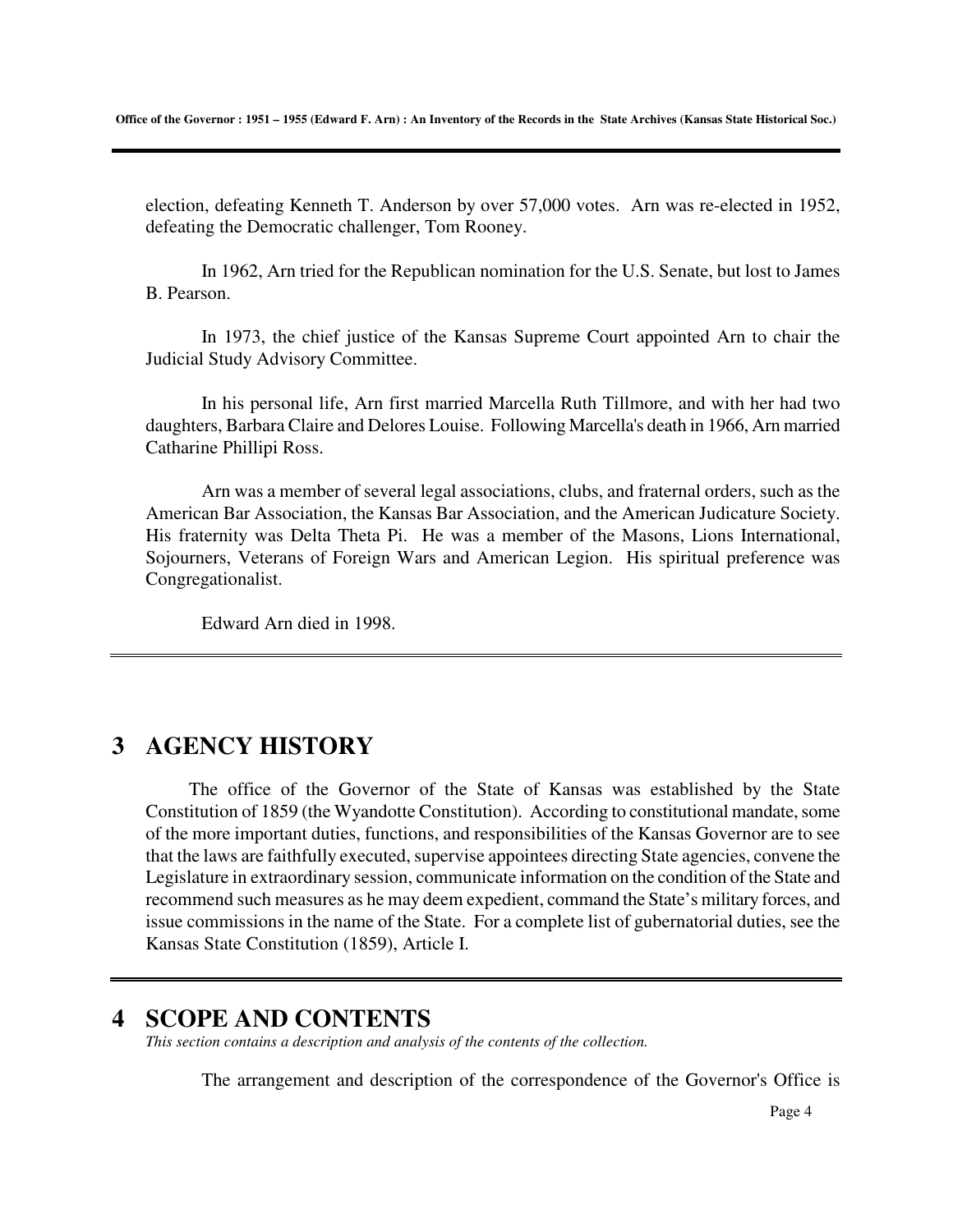structured according to the arrangement, duties, functions and responsibilities of the Governor and the Executive Branch of the Kansas State government. While there is considerable consistency between governors, each occupant of the office has organized his or her files slightly differently, a reflection is his or her administrative style.

Governor Arn's *Correspondence Series* is subdivided into an *Alphabetical File*; an *Appointments File* related to the naming of people to official government boards, departments and other government offices; a *State Agencies File*; and a *Subject File*.

The *Alphabetical File* contains routine correspondence from concerned citizens about subjects not included in the Subject Files or from notable correspondents, arranged by name.

The *State Agencies File* contains routine correspondence to and from nearly all of the bureaus of State government. This is the appropriate subseries for research of state agency activities and history.

The *Subject File* contains a wide array of files on important subject matters of the time. Researchers investigating important issues of any given era in Kansas' or national historyshould examine these records.

Oversize items have been removed from their original locations for more appropriate storage. Transfer forms, identifying the item, and giving information on its oversize location, have been placed in the items' original locations.

Issues particular to the State of Kansas during Governor Arn's tenure include a flood of disastrous proportions in 1951. This cataclysmic event generated approximately two cubic feet of letters, reports, studies and other documentation.

Compounding the State's problems, a drought followed in 1953. Not only Kansas but also neighboring States were affected by this situation. Ultimately President Dwight Eisenhower offered federal assistance. The drought resulted in a significant amount of records being received and created by the Governor's Office.

On a happier note, Kansans celebrated their Territorial Centennial in 1954, and the State's official commemoration is reflected in Governor Arn's records.

Issues originating in Kansas which exerted an influence beyond its borders include the reknowned *Brown* v. *Board of Education* Supreme Court Case, and the election of Dwight D. Eisenhower of Abilene, to the presidency. A folder concerning school desegregation is found in the Subject File subseries entitled "Segregation." Among a small amount of correspondence concerning this issue is a *per curiam* issued by the U.S. Supreme Court to the governor of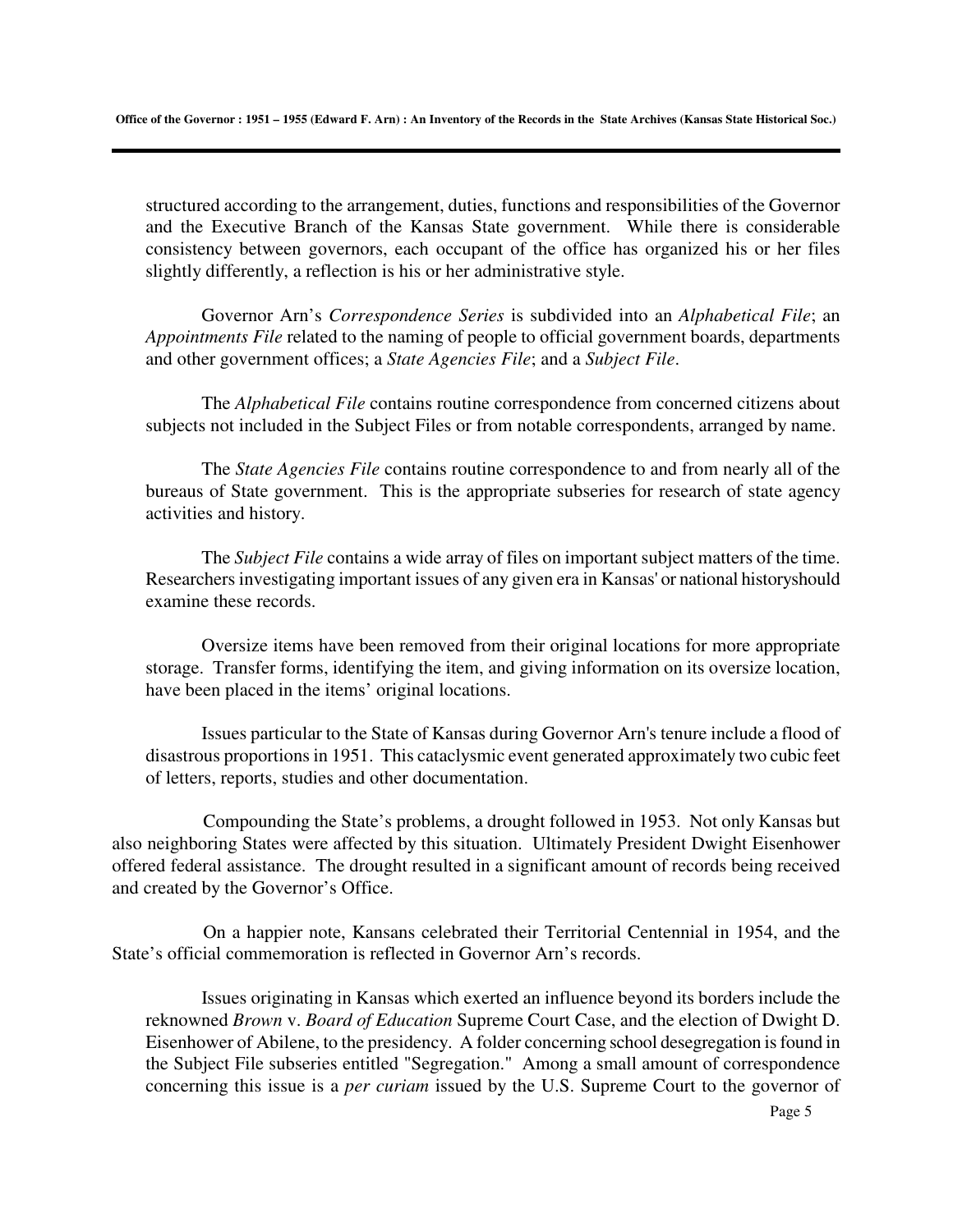Kansas.

When Dwight D. Eisenhower, hero of the Second World War, was elected president, Kansans were beaming with pride. Concerned and patriotic citizens petitioned the governor to recognize President Eisenhower's inauguration in some official capacity, which he did in a proclamation included in these records.

Domestically, the effect of American troops fighting in Korea was manifested in a variety of ways. One result took the form of concern for the well-being and adequate compensation of our fighting troops overseas. Another focused on the fact that eighteen year old men were being drafted for military service in Korea. Some thought that if men were old enough to be required for military duty, they should also be granted the right to vote. Another result of American involvement in Korea reflected in these records relief for war ravaged civilians in that country.

A prominent issue of the day that affected the State as a part of the Union in addition to the Korean Conflict was U.S. Senator Joseph McCarthy's campaign to rid the federal government of alleged communists within its ranks. Specific files exist in these records for McCarthyism. During the 1950s, when the Cold War was most active, citizens reacted with alarm to any hint of anything un-American or leftist, and these concerns are reflected in the correspondence the governor received. In Washington, D.C., Senator McCarthy's influence was so powerful that he personified the sense of forced conformism that characterized the age. McCarthy and his anti-communist campaign captured nearly all of the media spot light. However, by the spring of 1954, the tide had turned against him, and by December of that year, the Senate censured him. Governor Arn's correspondence includes messages from those critical of McCarthy and his actions as well as those who supported his anti-communist crusade.

The booming post World War II economy also is represented in the governor's records. With the conclusion of World War II, the return of millions of service men from the war front caused a huge demand for housing in the late 1940s and early 1950s. The overwhelming demand for housing, naturally, caused housing rental rates to escalate sharply. The situation was so severe that the federal government established the Office of Rent Stabilization. A file entitled "Rent Control" reflects this problem and its effect on Kansans.

As in all gubernatorial administrations, international problems and issues affecting the nation also affected the state in microcosm. Internationally, some of the things going on at the time were the war in Korea; the coronation of Queen Elizabeth II, whose empire was in the process of turning into a Commonwealth of individual nations; the Cold War, which was at its height; Israel, which was struggling to survive amongst hostile Arab neighbors; and the French, who were fighting to maintain their imperial possessions in Indochina. Documentation concerning some of these issues appears in the governor's correspondence.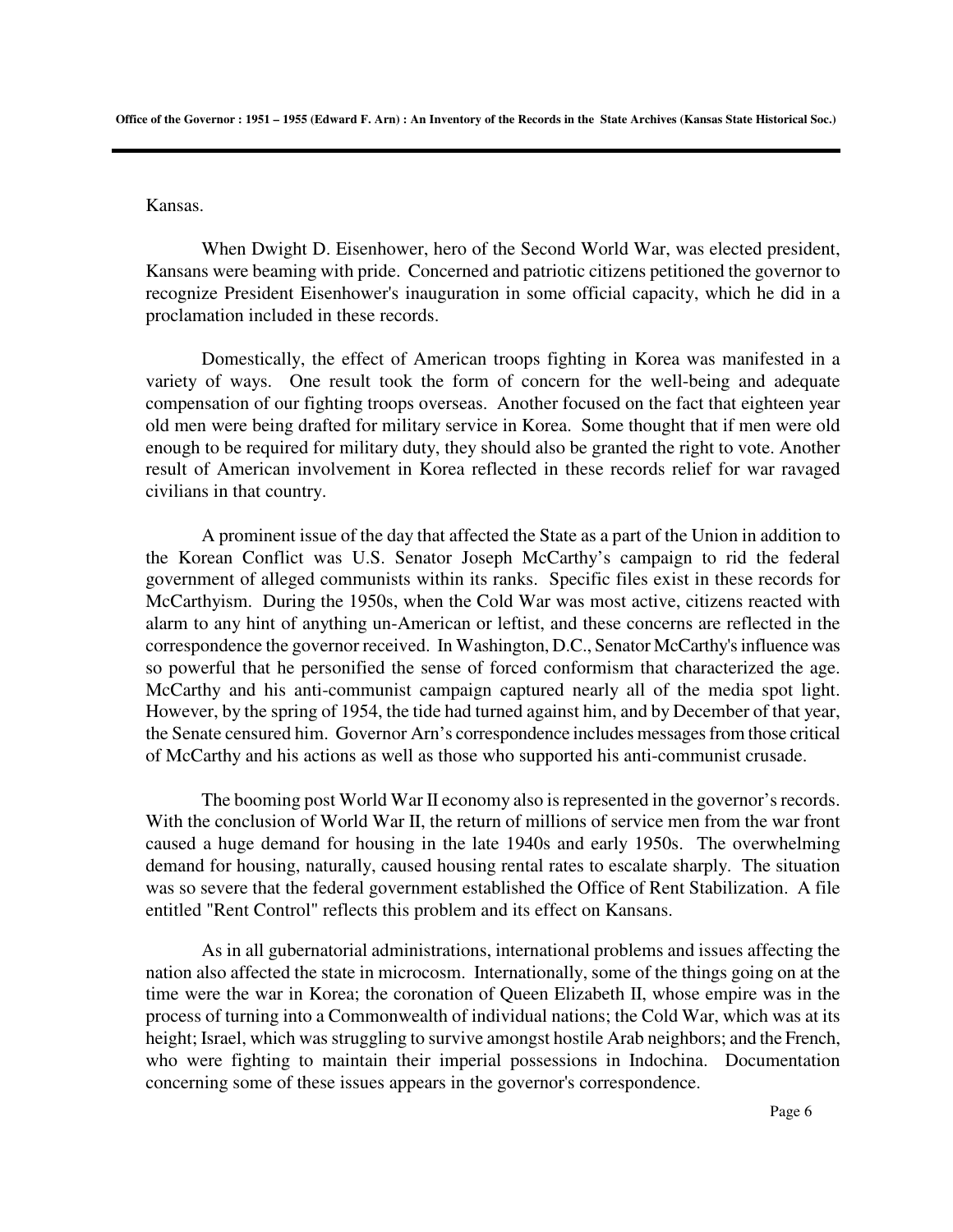# **5 ORGANIZATION OF THE COLLECTION**

*This section describes the order in which the collection's contents have been placed.* 

Organized into 2 series reflecting activities of the office.

CONTENTS: series 1. Correspondence files. – series 2. Proclamations and messages.

# **6 ADJUNCT DESCRIPTIVE DATA**

*This section includes lists of sources used in the preparation of this finding aid, collections on similar subjects that may be of interest to researchers, items cataloged separately, and items removed from the collection.* 

## *6.1 Related Materials*

Records in the State archives of other State agencies, elected officials, and the Kansas Legislature for this period provide additional information about the implementation of policies enacted during Governor Arn's administration. Microfilm of the U.S. District Court case file in the *Brown* v. *Board of Education* case is roll AR 1939; additional Kansas Supreme Court cases involving desegregation are in the records of the court, record group (RG) 677. Some records pertaining to World War II and Korean Conflict veterans in Kansas are in the records of the Kansas Commission on Veterans' Affairs, RG 694. Researchers should consult agency finding aids and databases in the Research Room to find specific records series of interest.

 There are also numerous manuscript collections, the *Brown* v. *Board of Education* Oral History Collection, and State publications pertaining to this period. Researchers should check appropriate catalogs and finding aids in the Research Room.

## *6.2 Other Finding Aid*

Copies of this finding aid are available in the Research Room of the Center for Historical Research and on its web site, http://www.kshs.org.

# **7 CONTROLLED ACCESS HEADINGS**

*The terms listed below may include names, places, subjects, occupations, titles, and other words describing this collection. These terms are used in the ATLAS catalog used by the Kansas State Historical Society and affiliated libraries in Topeka, http://lib.wuacc.edu/search, as well as libraries and archives subscribing to OCLC, a national library/archives database. Searches on these words should produce a description of this collection as well as other books and collections that may be of interest. Names in SMALL CAPS are cataloging added entries (co-creators);*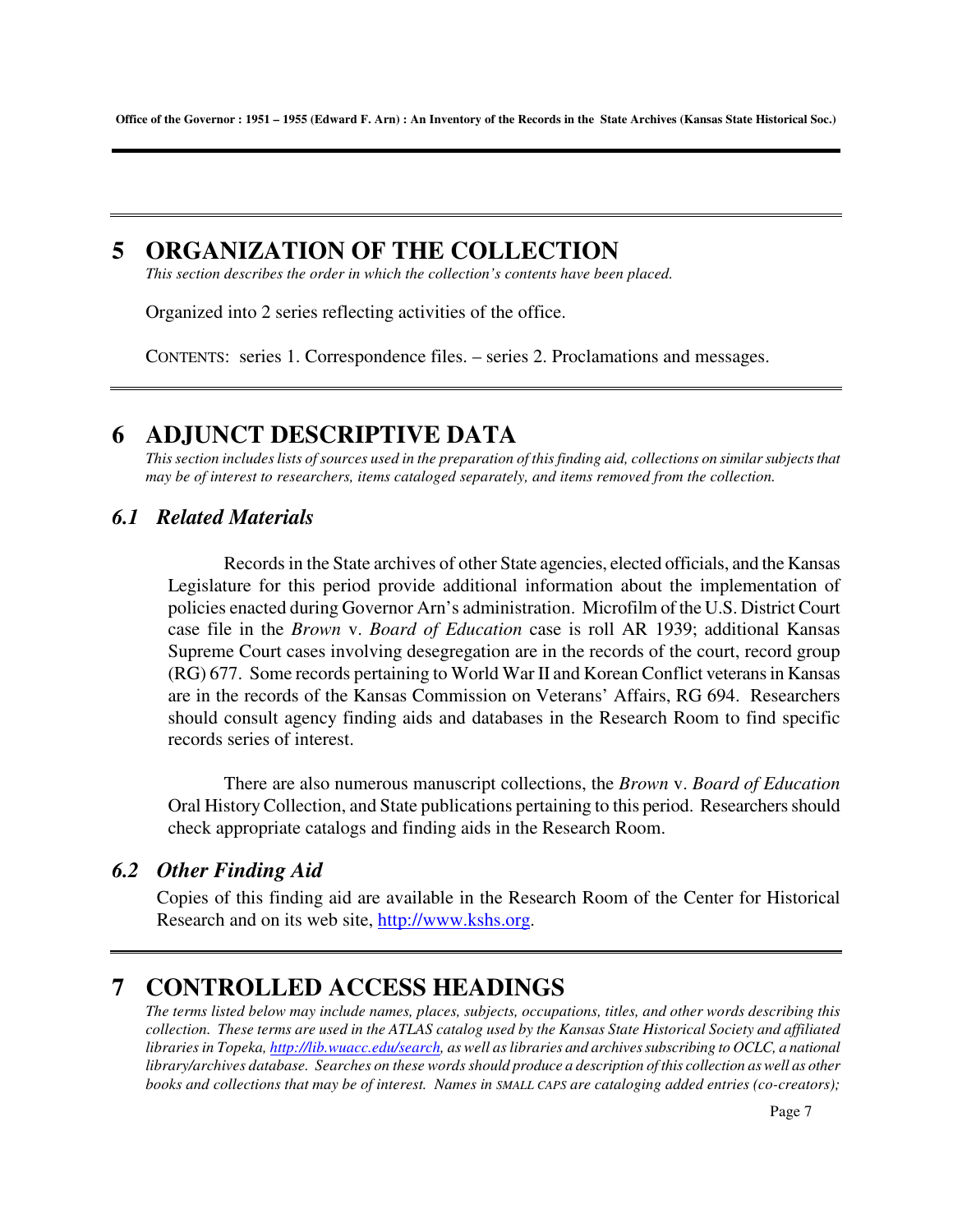*names in regular type are subjects. Topical terms are Library of Congress subject headings unless indicated otherwise.* 

## *7.1 Personal Names*

ARN, EDWARD F., 1906-1998.

## *7.2 Geographic Names*

Kansas – Centennial celebrations, etc. Kansas – Economic conditions – 20th century. Kansas – Politics and government – 20th century.

## *7.3 Subjects*

African Americans – Segregation – Kansas. Flood control – Kansas –  $20<sup>th</sup>$  century.  $F$ loods – Kansas –  $20<sup>th</sup>$  century. Housing – Kansas –  $20<sup>th</sup>$  century. Kansas territorial centennial, 1954. *(Local)* 

# **8 ADMINISTRATIVE INFORMATION**

*This section provides more detailed information about this collection that may be helpful to those wishing to use it, including its history, restrictions, copyright information, other formats, and a suggested citation form.* 

### *8.1 Restrictions on Access*

None.

### *8.2 Restrictions on Use*

 **Notice: This material may be protected by copyright law (Title 17, U.S. Code).** The user is cautioned that the publication of the contents of this microfilm may be construed as constituting a violation of literary property rights. These rights derive from the principle of common law, affirmed in the copyright law of 1976 as amended, that the writer of an unpublished letter or other manuscript has the sole right to publish the contents thereof unless he or she affirmatively parts with that right; the right descends to his or her legal heirs regardless of the ownership of the physical manuscript itself. It is the responsibility of a user or his or her publisher to secure the permission of the owner of literary property rights in unpublished writing.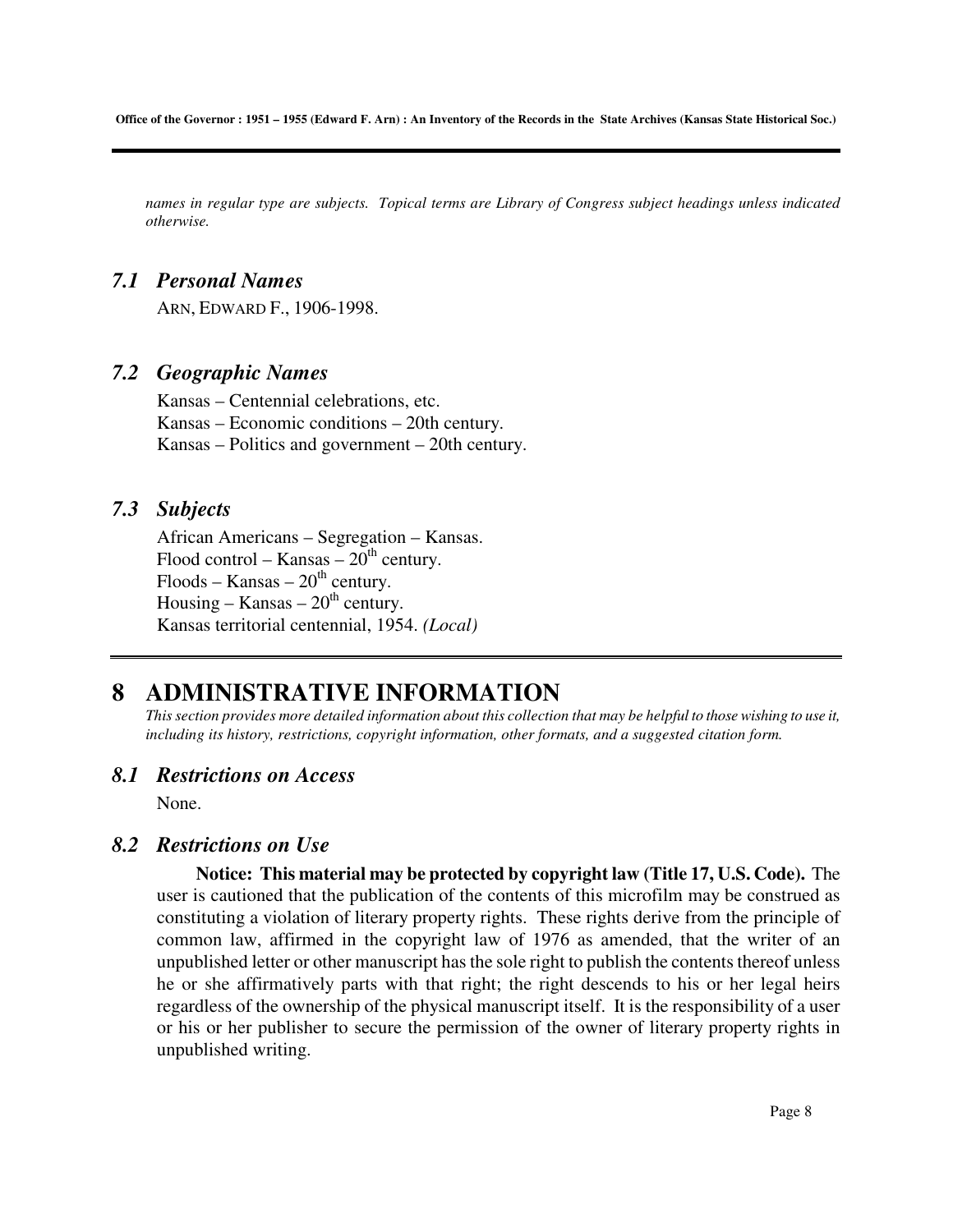Most documents created by governmental entities, including the State of Kansas and the Office of the Governor, are considered in the public domain, although copyright to documents found in public records that were written by individuals or organizations and sent to government agencies may be owned by the writers or their heirs.

## *8.3 Preferred Citation*

- *Note:* [*document and/or series description*], Edward F. Arn administration, 1951 1955, records of the Office of the Governor, Kansas, State archives record group 252, Library and Archives Division, Kansas State Historical Society, Topeka.
- *Bibliography:* Kansas, Office of the Governor, Edward F. Arn administration, 1951 1955, State archives record group 252, Library and Archives Division, Kansas State Historical Society, Topeka.

## *8.4 Acquisition Information*

Transfer: Office of the Governor, 1955.

## *8.5 Processing Information*

Collection inventory written by Robert A. McInnes, 2002.

# *8.6 Accruals*

No additions to these records are expected.

# **9 DESCRIPTION OF SUBORDINATE COMPONENTS**

*Archival records are typically organized by series, a group of records that has a common element or function and a distinct organizational structure of its own, for example* Correspondence Files*, arranged chronologically, or*  Registers of Military Enlistments*, arranged by regiment. Within series, records may be further organized by subseries, such as* Letters Received *within the series* Correspondence Files*; or arranged into volumes; folders; or items. Groups of series from the same office or other organizational element may form a <b><i>subgroup*, a portion of a *larger record group or collection, such as the sub - group* 1979 – 87 (John Carlin) *as a part of State Archives record group 252,* Records of the Office of the Governor*. Sub - groups may be further divided into sub - subgroups — such as Gov. Carlin's* Constituent Services Records *— sub - sub - subgroups, etc.* 

### **OUTLINE**

Series 1: Correspondence Files

Subseries A: Alphabetical File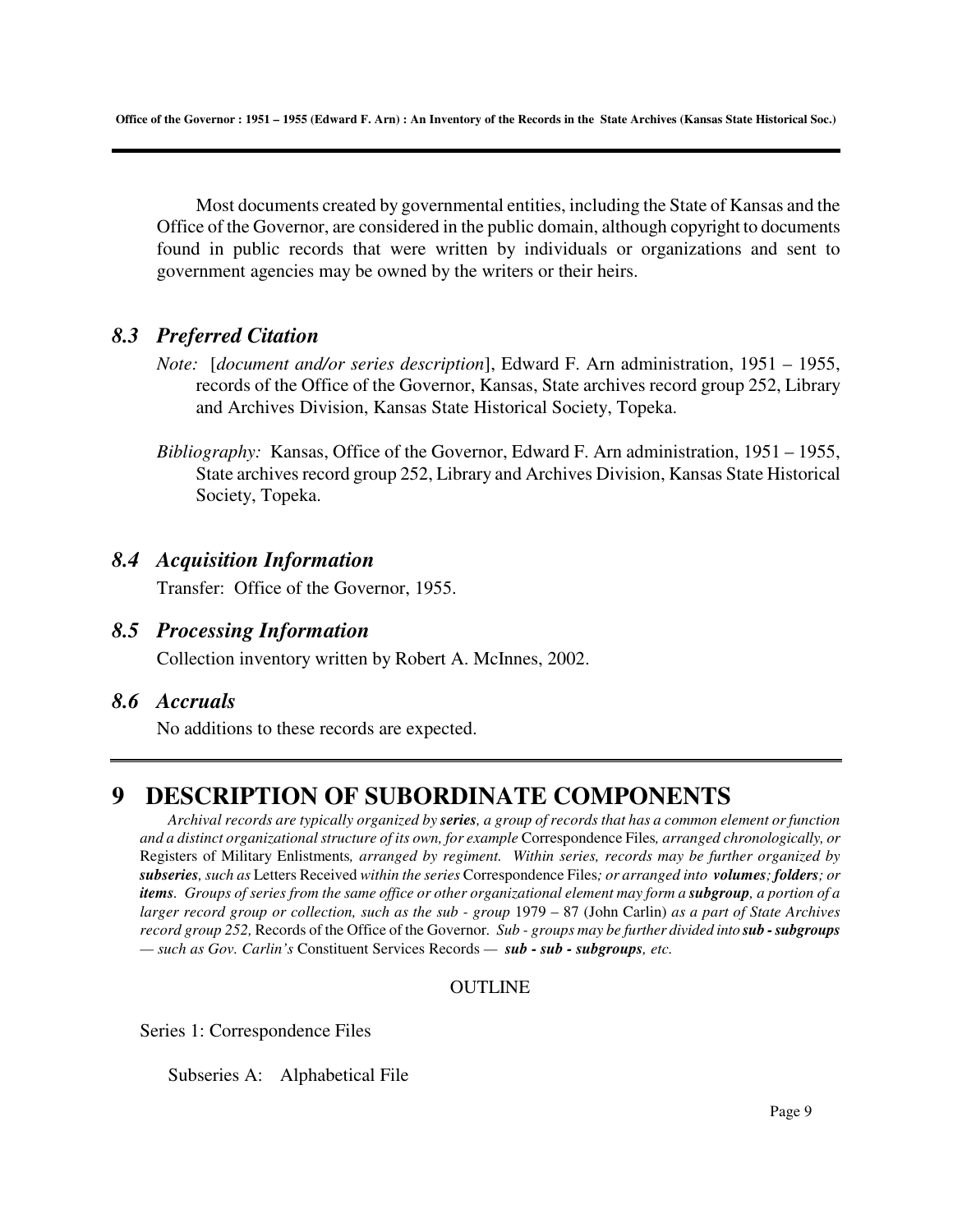Subseries B: Appointments File Subseries C: State Agencies File Subseries D: Subject File

Series 2: Proclamations and Messages

### **DETAILED LIST**

#### **Series 1: Correspondence Files**

### **Subseries A: Alphabetical File**

27-14-02-03

- 1 Anonymous of surnames illegible
- 2 Abbey-Aley
- 3 Alger-Ambler
- 4 American...<br>5 Amos-Arms
- 5 Amos-Armstrong
- 6 Arn-Aziere
- 7 Babcock-Barker

### 27-14-02-04

- 1 Barnabas-Bayouth
- 2 Beach-Bell<br>3 Bell-Bever
- Bell-Bever
- 
- 4 Biberstein-Black<br>5 Blackburn-Bleakl 5 Blackburn-Bleakley
- 6 Bliss-Bollinger
- 7 Bollman-Boyle

#### 27-14-02-05

- 1 Bradberry-Brooks
- 2 Brose-Bryson<br>3 Bubb-Byrd
- Bubb-Byrd
- 4 Cacy-Carlson<br>5 Carlson, Frank
- Carlson, Frank (Senator)
- 6 Carlson-Central Junior High

#### 27-14-02-06

- 1 Chadwick-Chizeck
- 2 Christiansen-Cogswell
- 3 Cohen-Coons
- 4 Cooper-Crean
- 5 Crawn-Cushman
- 6 Daggy-Davis

27-14-02-07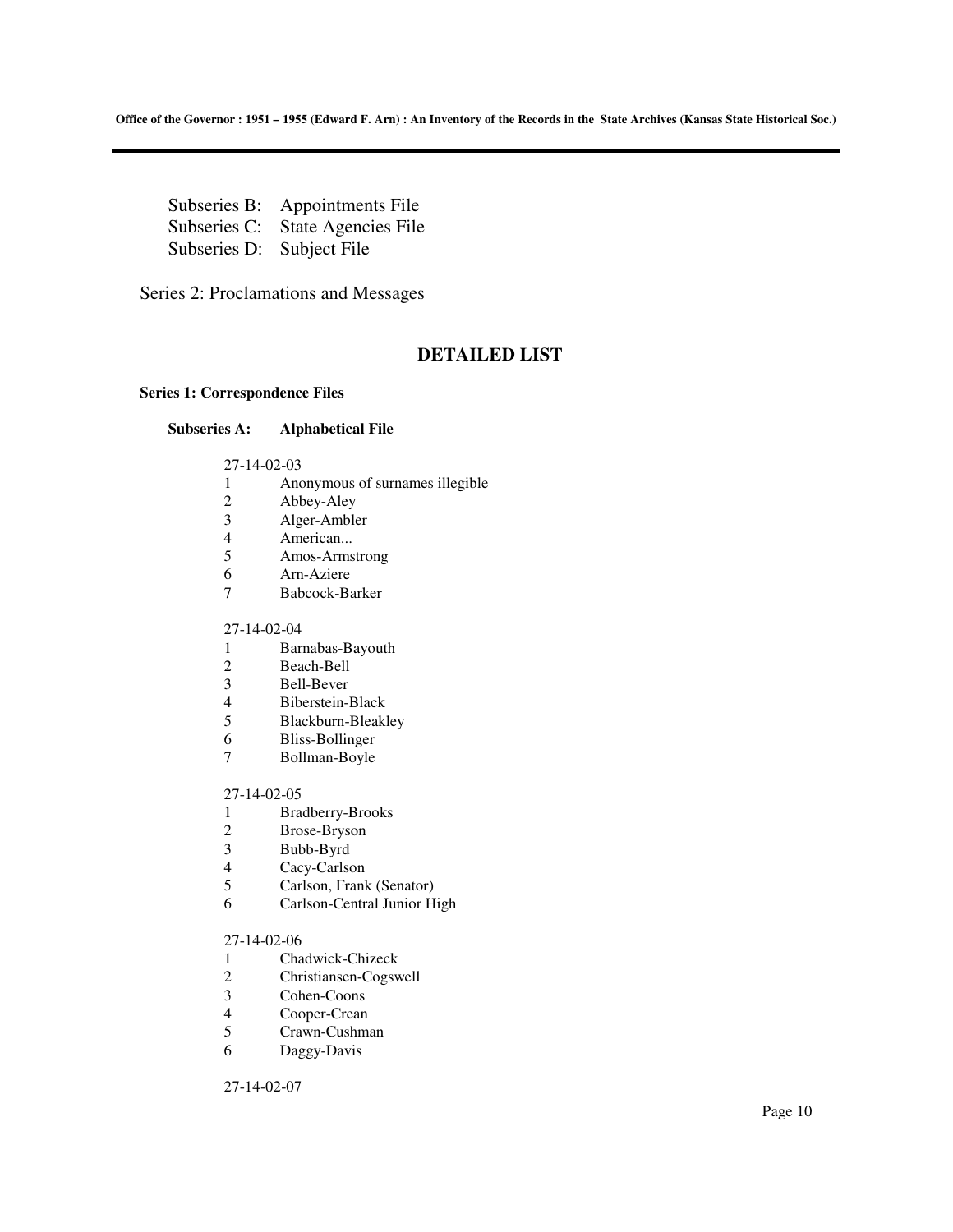- 1 Davis-Dennis<br>2 Denny-Dixon
- 2 Denny-Dixon<br>3 Dixon-Dodge
- 3 Dixon-Dodge<br>4 Dole, Robert J
- 4 Dole, Robert J.<br>5 Donahue-Duffy
- 5 Donahue-Duffy<br>6 Dukes-Dyer
- Dukes-Dyer
- 7 Eagles-Eighth
- 8 concerning Dwight D. Eisenhower, 1951-1952
- 9 concerning Dwight D. Eisenhower, 1953-1954

### 27-14-02-08

- 1 Eklund-Erickson
- 2 Erickson-Ezell
- 3 Everett, H. & Company<br>4 Facts Forum-Ferguson
- Facts Forum-Ferguson
- 5 Fernandez-Foulston
- 6 Fowler-Future
- 7 Gaasbeek-George

#### 27-14-03-01

- 1 Germann-Goode
- 2 Goode-Grimsley
- 3 Grimwood-Guy
- 4 Haag-Hannon
- 5 Hannum-Harris
- 6 Harrison-Haynie
- 7 Heacock-Henry

#### 27-14-03-02

- 1 Henry-Hix
- 2 Hladky-Hopson<br>3 Horch-Huffman
- 3 Horch-Huffman
- 4 Hughes-Hysong<br>5 Imherr-Ivey
- Imherr-Ivey
- 6 Jackson-Johnson
- 7 Johnson

### 27-14-03-03

- 1 Johntz-Justus
- 
- 2 Kansas...<br>3 Kahrs-Ke Kahrs-Keller
- 
- 4 Kelly-King<br>5 Kinsbury-K Kinsbury-Kyle
- 6 LaCerte-Latta
- 7 Lauffer-Levand

### 27-14-03-04

1 Levitt-Lizner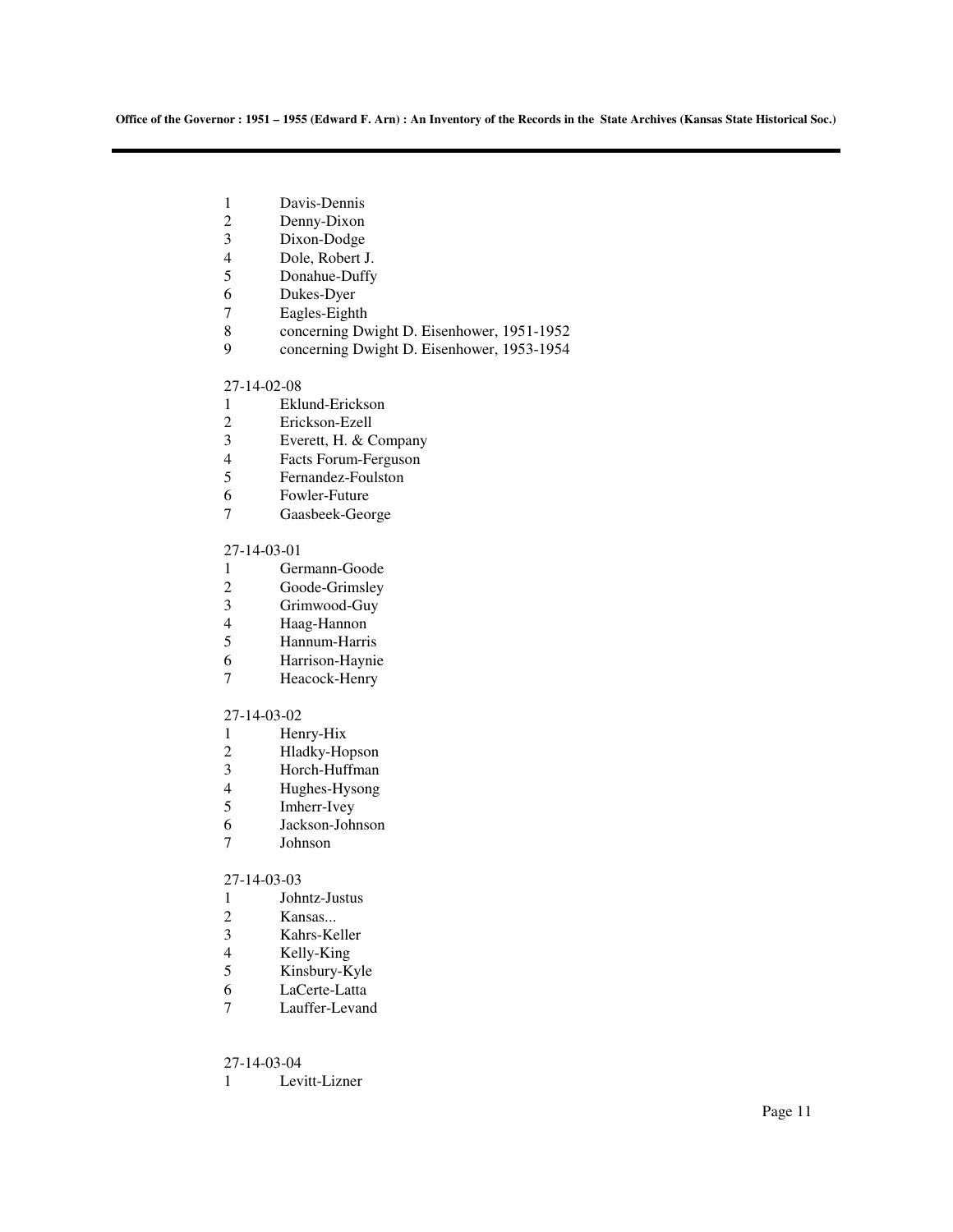- 2 Ljungdahl-Lytle<br>3 Mack-Martin
- 3 Mack-Martin<br>4 Martin-Mavo
- 4 Martin-Mayo<br>5 McAdam-Mc
- McAdam-McCuish
- 6 McCuish-McGuinness<br>7 McGuinness-McWhort
- McGuinness-McWhorter

#### 27-14-03-05

- 1 Meade-Mikesell<br>2 Miles-Miller
- 2 Miles-Miller<br>3 Miller-Mitche
- 3 Miller-Mitchell<br>4 Money-Morris
- 4 Money-Morris<br>5 Morris-Myrick
- Morris-Myrick
- 6 Nabours-Newcomb<br>7 National...
- National...
- 8 Newcomer-Nolte

#### 27-14-03-06

- 1 Nordland-Nye
- 2 Oakes-Ownes<br>3 Pack-Payton
- Pack-Payton
- 4 Peacock-Phoenix
- 5 Pickens-Powell
- 6 Prager-Pyle<br>7 Ouick-Ouinr
- 7 Quick-Quinn<br>8 Raborn-Redd
- Raborn-Redden

### 27-14-03-07

- 1 Reece-Reynolds<br>2 Rhodes-Robbins
- Rhodes-Robbins
- 3 Robbins, Richard<br>4 Roberts-Rockefell
- 4 Roberts-Rockefeller<br>5 Rodli-Ryf
- 5 Rodli-Ryf
- 6 Sachs-Scheer
- 7 Schenkosky-Schwarz

#### 27-14-04-01

- 1 Schwegmann-Seever<br>2 Seibel-Shelton
- 2 Seibel-Shelton<br>3 Shepard-Shultz
- 3 Shepard-Shultz<br>4 Sias-Slyter
- 4 Sias-Slyter<br>5 Small-Smith
- 5 Small-Smith
- 6 Smith-Spellman

### 27-14-04-02

- 1 Spencer-Stephens<br>2 Stephenson-Stoug
- 2 Stephenson-Stough<br>3 Stout-Switzer
- Stout-Switzer
- 4 Taft-Thomas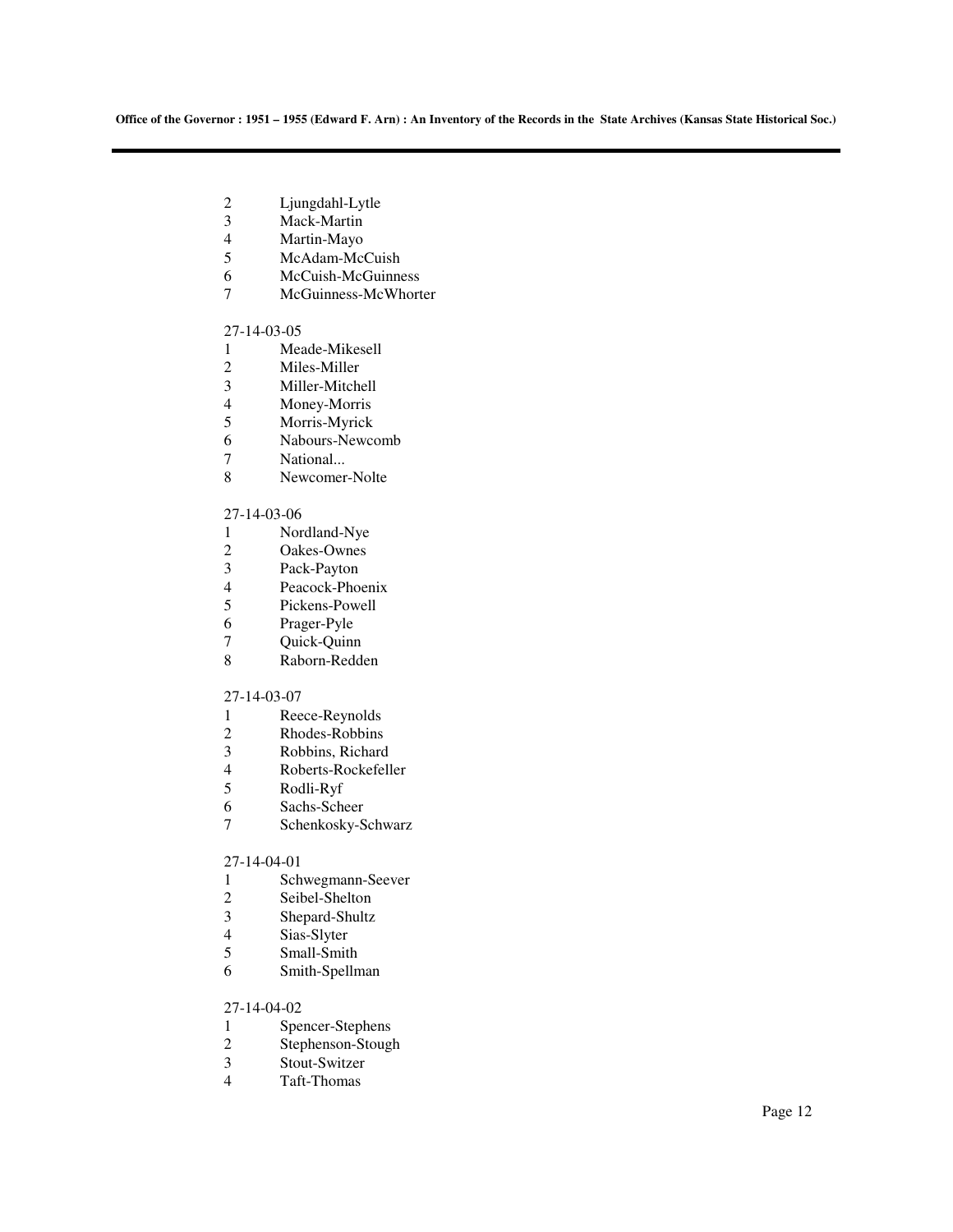- 5 Thombrugh-Tonsing
- 6 Tooke-Tyree

#### 27-14-04-03

- 1 Ulrich-Upton<br>2 United...
- United...
- 3 Vaca-Von der Heiden
- 4 Wachtel-Ward
- 5 Warma-Wedlan
- 6 Weeks-Weston
- 7 Whalen-Who's Who

### 27-14-04-04

- 1 Wicher-Williford<br>2 Wilmeth-Wilson
- Wilmeth-Wilson
- 3 Windler-Woods
- 4 Woodward-Wyman
- 5 Y-Z

#### **Subseries B: Appointments File**

- 5 Abstractors' Board of Examiners, 1951-53
- 6 Adjutant General.
- 7 Civil Defense Mobile Support Unit Commander, 1951<br>8 Administration, Dept. of, 1951-53
- 8 Administration, Dept. of, 1951-53<br>9 Aide-de-Camp. 1951
- 9 Aide-de-Camp, 1951
- 10 Alcoholic Beverage Control Board of Review, State, 1953
- 11 Ambassador-at-Large for the State of Kansas, 1953
- 12 Architect, State, 1952
- 13 Architects, State Registration and Examining Board for, 1951-53
- 14 Armory Board, Kansas, 1951-1953
- 15 Bank Board, State, 1951-1952
- 16 Bank Commissioner, State, 1951
- 17 Barber Examiners, Board of, 1951-52
- 18 Blue Shield Board of Directors, 1951
- 19 Brand Commissioner, State, 1951-53
- 20 Building Commission, State Office, 1952

### 27-14-04-05

- 1 Certified Public Accountants Advisory Council, 1951-52
- 2 Children's Commission, Crippled, 1952-53
- 3 Chiropractic Examiners, State Board of, 1951-53
- 4 City Constable (Newton, Kansas), 1951
- 5 City Court Judge, 1953
- 6 City Court Marshal, 1952
- 7 Civil Defense Advisory Council, 1951<br>8 Civil Service Board, 1953
- 8 Civil Service Board, 1953<br>9 Corporation Commission.
- 9 Corporation Commission, Kansas, 1951-53
- 10 Cosmetologists, Board of Registration for, 1951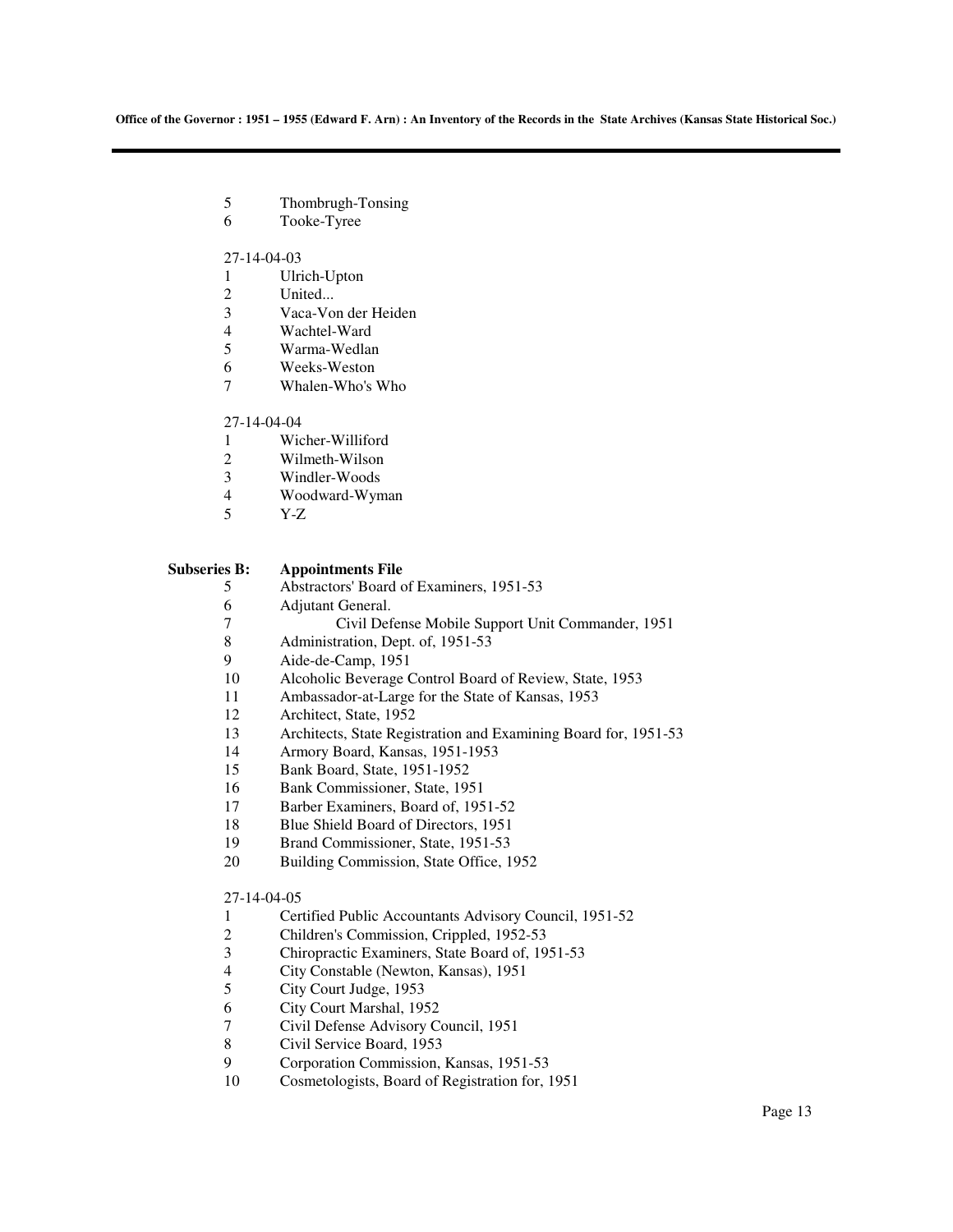- 11 Cosmetologists, Board of Registration for, 1952
- 12 County Commissioner of Elections, 1953
- 13 County Coroners, 1951-54
- 14 County Magistrate Judge, 1952
- 15 County Probate Judges, 1952-54
- 16 County Sheriffs, 1951-1953
- 17 Dental Examiners, 1951-53
- 18 District Court Judges, 1951-53
- 19 Driver's License Representatives, 1951-53

#### 27-14-04-06

- 1 Education, State Board of, 1951-52
- 2 Elections, Office of Commissioner of, 1951-53
- 3 Embalming, State Board of, 1951-52<br>4 Engineering Examiners, State Board
- 4 Engineering Examiners, State Board of, 1951
- 5 Epileptics, State Hospital for, Parsons, 1953
- 6 Farm Home Administration -- Attorney, 1954
- 7 [Feeble-minded] State Training School, Winfield, 1951
- 8 Forestry, Fish and game Commission, 1951-54
- 9 Frontier Historic Park, Kansas, Board of Managers of the, 1951
- 10 Fulbright Scholarship Committee, 1951-54
- 11 Governor's Conference on Small Business Problems, 1951-52
- 12 Grain Inspector, State, 1951-53
- 13 Health, State Board of, 1951-53
- 14 Health, State Board of. Advisory Hospital Council, 1951-53
- 15 Health, State Board of. Advisory Laboratory Commission, 1951
- 16 Health, State Board of. Division of Sanitation, 1951
- 17 Highway Commission, State, 1951-53
- 18 Highway Patrol, Kansas, 1953
- 19 Highways, Director of, 1951-54
- 20 Hotel and Restaurant Board, State, 1951
- 21 Industrial Development Commission, Kansas, 1951-53
- 22 [Insane] Hospital, State, Larned -- Business Manager, 1951-52
- 23 Institutional Management, Advisory Commission of, 1951-52
- 24 Interstate Oil Compact Commission, 1951
- 25 John Brown Memorial park, Board of Trustees of, 1951
- 26 Judges Retirement Board, Kansas, 1953
- 27 Justices of the Peace, 1951-53
- 28 Kansas Turnpike Authority, undated
- 29 Legislature. House. 50th District, 1951
- 30 Library, State. Rehabilitation Committee, 1951
- 31 Livestock Commissioner, Kansas, 1953
- 32 Livestock Sanitary Commissioner, State, 1953

27-14-04-07

- 1 Medical Registration and Examination, State Board of, 1951-53
- 2 Military Academy, West Point, 1953-54
- 3 Military Board, Kansas, 1953
- 4 Mining Examining Board, 1951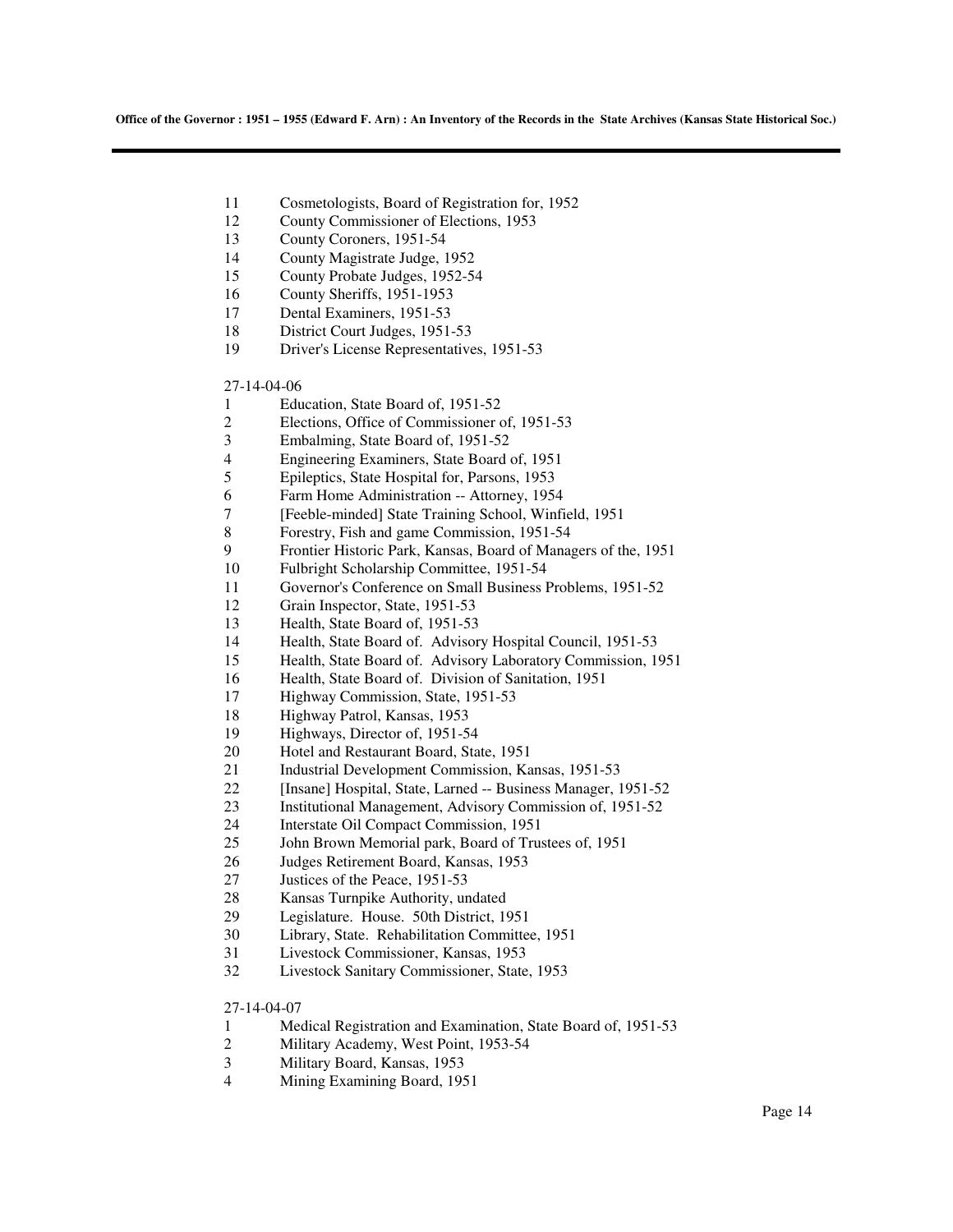- 5 Municipal Accounting Board, State, 1951-53
- 6 National Guard, 1951
- 7 Naval Academy, Annapolis, 1951
- 8 Notaries Public, Jan-Apr 1951
- 9 Notaries Public, May-Jun 1952
- 10 Notaries Public -- Resignations, 1951
- 11 Notaries Public -- Resignations, 1952
- 12 Notaries Public -- Resignations, 1953
- 13 Notaries Public -- Resignations, 1954
- 27-14-05-01
- 1 Nurse Registration and Nurse Education, Board of, 1951
- 2 Nutrition Committee, State, 1951
- 3 Oil Inspector
- 4 Optometry, Board of Examiners in, 1951-53
- 5 Osteopathic Examination and Registration, State Board of, 1951-53
- 6 Penitentiary, State, Lansing (Warden), 1953
- 7 Petroleum Industry Committee on Secondary Recovery, 1951
- 8 Pharmacy, State Board of, 1952-54
- 9 Podiatry Examiners, State Board of, 1951
- 10 Port of Entry Board
- 11 Postmaster (Chapman, Kansas), 1954
- 12 Real Estate Commission, Kansas, 1951-52
- 13 Regents, Board of, 1951-52
- 14 Rent Control Board, 1953
- 15 Retirement for Public Employees, Statewide System, 1954
- 16 Revenue and Taxation, State Commission of, 1951-53
- 17 Revenue and Taxation, State Commission of. Ad Velorem Tax Division, 1951
- 18 Review, Kansas State Board of, 1951
- 19 Savings and Loan Board, 1951
- 20 Savings and Loan Commissioner, 1951
- 21 School Retirement Board, State, 1951
- 22 Social Welfare, State Board of, 1953
- 23 Social Welfare, State Dept. of. Committee on State Purchases, 1953
- 24 Social Welfare, State Dept. of. Division of Institutional Management, 1953
- 25 Soil Conservation Committee, State, 1951
- 26 Soldiers' Home, Kansas, Board of Managers of, 1953
- 27 Technical Institute, Kansas, Topeka, 1951
- 28 Tuberculosis Patients, Advisory Commission of the Kansas Sanatorium for, Norton, 1951
- 29 Unidentified positions, 1951-1952
- 30 Unidentified positions, 1953-1954
- 31 United Defense Fund, 1954
- 32 United States Marshal, 1954
- 33 United States Senator (George Templar resgination), 1953
- 34 University of Kansas. Chancellor, 1951
- 35 Vehicle Department, State. Dealers' Division, 1951-54
- 36 Veterans' Commission, Kansas, 1954-51
- 37 Veterans' Day Committee, Governor's, 1954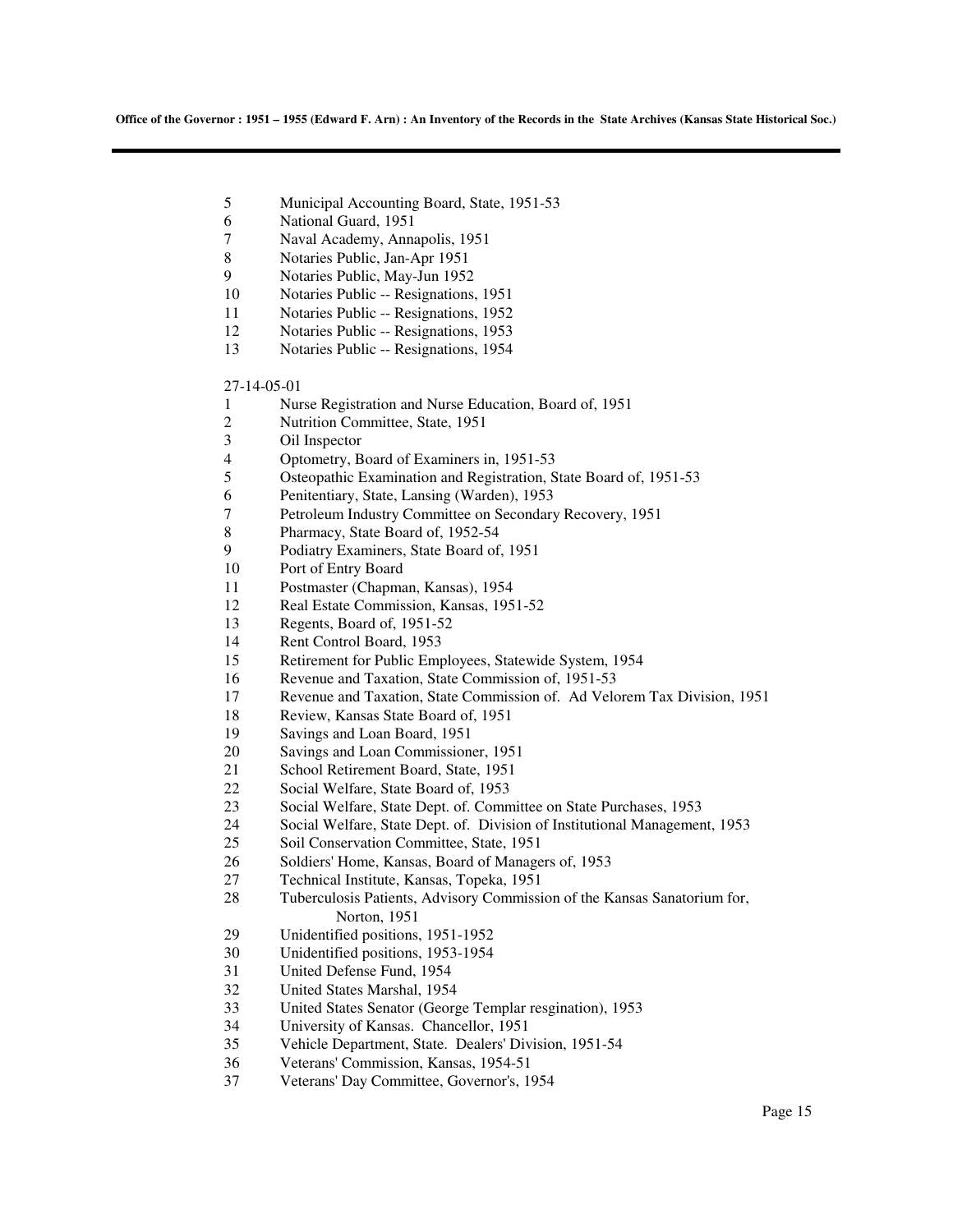- 38 Veterinary Examiners, State Board of, 1951-53
- 39 Water Advisory Committee, 1952
- 40 Workman's Compensation Commissioner, 1951

### **Subseries C: State Agencies File**

27-14-05-02

- 1 Adjutant General's Office, Jan-Aug 1951
- 2 Adjutant General's Office, Sep-Dec 1951
- 3 Adjutant General's Office, 1952
- 4 Adjutant General's Office, 1953<br>5 Adjutant General's Office, 1954
- 5 Adjutant General's Office, 1954
- 6 Adjutant General's Office. Civil Defense Division, 1951-52
- 7 Adjutant General's Office, Selective Service, 1951-52

#### 27-14-05-03

- 1 Adjutant General's Office, Selective Service, 1953
- 2 Administration, Board of, 1951-52
- 3 Administration, Dept. of, 1953-54
- 4 Administration, Dept. Budget Division, 1952
- 5 Administration Re-organization Advisory Committee, 1951-1953
- 6 Agriculture and Applied Science, Kansas State College of, 1951
- 7 Agriculture and Applied Science, Kansas State College of, 1952-54
- 8 Agriculture, State Board of, 1951
- 9 Agriculture, State Board of, 1952

### 27-14-05-04

| Agriculture, State Board of, Jan-Jul, 1954 |  |
|--------------------------------------------|--|
|--------------------------------------------|--|

- 2 Agriculture, State Board of, Aug-Dec, 1954
- 3 Agriculture, State Board of, Anthrax, 1952
- 4 Agriculture, State Board of, Drought, 1953<br>5 Division of Water Resources, 195
- 5 Division of Water Resources, 1951-Mar 1953
- 6 Division of Water Resources, Apr-Jul 1953
- 7 Division of Water Resources, Aug-Oct 1953
- 8 Division of Water Resources, Nov 1953-1954

#### 27-14-05-05

|                | Agriculture, State Board of                                |
|----------------|------------------------------------------------------------|
|                | Division of Water Resources, 1954                          |
| 2              | Division of Weights and Measures, Dec 1953-Feb 1954        |
| 3              | Division of Weights and Measures, Feb 19-Apr 1954          |
| $\overline{4}$ | Alcoholic Beverage Control Board of Review, State, 1951-54 |
| 5              | Alcoholic Commission, 1953-54                              |
| 6              | Antidiscrimination Commission, 1953                        |
| 7              | Apprenticeship Council, State, 1951                        |
| 8              | Architect, State, 1951-53                                  |
|                | Arkansas-Red-White-Basin Interagnecy Committee,            |
| 9              | Agendas, 1951-52                                           |
|                | Correspondence, 1951-53                                    |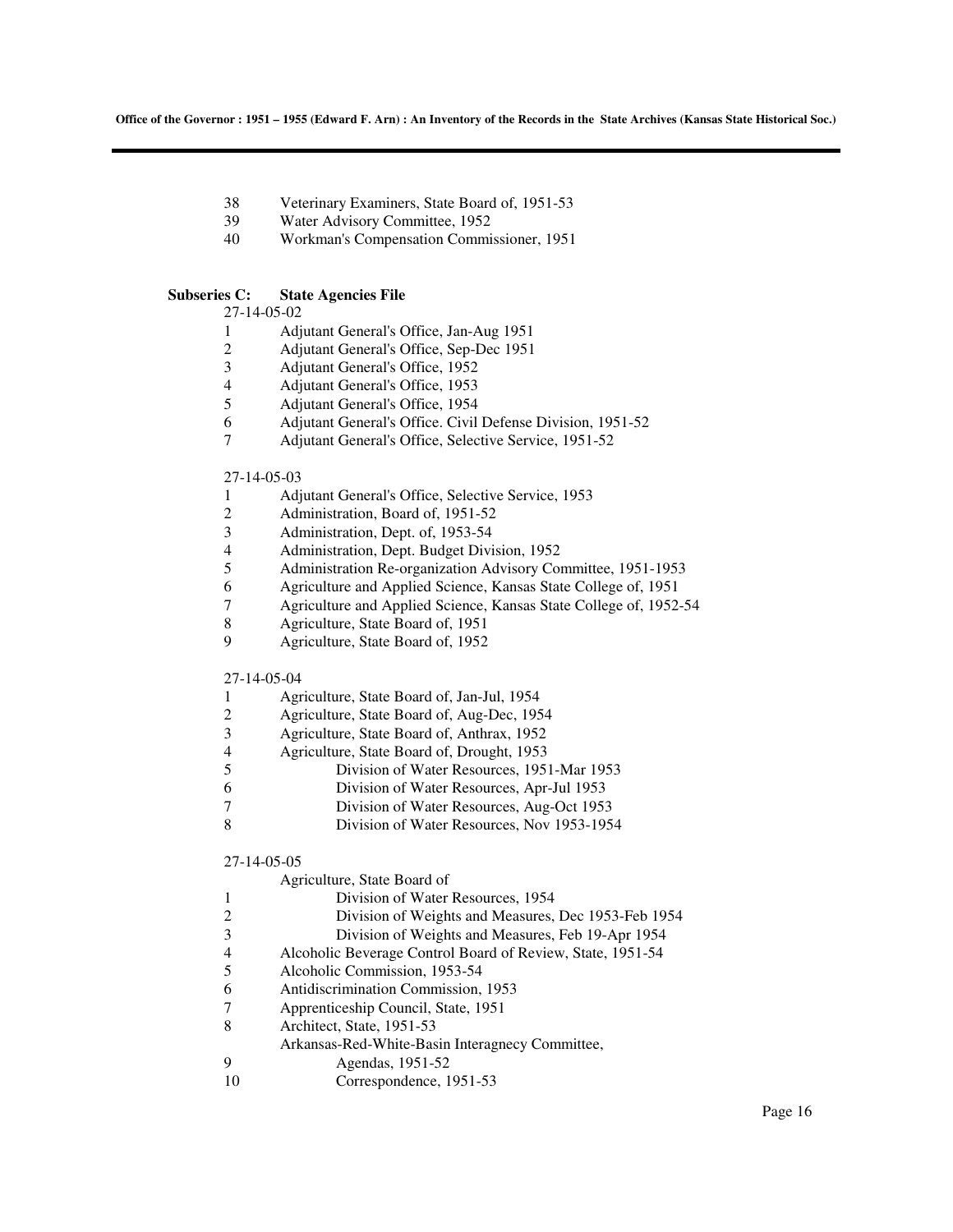| 27-14-05-06                                                                |  |
|----------------------------------------------------------------------------|--|
| Arkansas-Red-White Basin Interagency Committee                             |  |
| Minutes, Jan-Oct 1951<br>1                                                 |  |
| 2<br>Minutes, Nov 1951-Mar 1952                                            |  |
| Minutes, Apr-Aug 1952<br>3                                                 |  |
| Minutes, Oct-Dec 1952<br>$\overline{4}$                                    |  |
| 5<br>Minutes, May-Jul 1953                                                 |  |
| Minutes, Dec 1953<br>6                                                     |  |
| Minutes, Jan-Mar 1954<br>7                                                 |  |
| 27-14-05-07                                                                |  |
| Arkansas-Red-White Basin Interagency Committee                             |  |
| Minutes, Mar-Aug 1954<br>1                                                 |  |
| Press Releases, 1951-52<br>2                                               |  |
| 3<br>Present and Potential Economic Development, 1951-52                   |  |
| Armory Board, 1953<br>4                                                    |  |
| Attorney General.<br>5                                                     |  |
| Attorney General. Bureau of Investigation, 1951-54<br>6                    |  |
| Bank Board, State, 1952-54<br>7                                            |  |
| Barber Examiners, Board of, 1951-53<br>8                                   |  |
| Blind, Kansas Institution for the Education of the, Kansas City, 1952<br>9 |  |
| 10<br>Brand Commissioner, State, 1951-53                                   |  |
| 11<br>Budget Director and State Accountant, State, 1951-53                 |  |
| 12<br>Division of Auditing and Accounting, 1949-51                         |  |
| 13<br>Transfer of funds,                                                   |  |
| 14<br>Building Commission, State Office, 1952                              |  |
| 27-14-06-01                                                                |  |
| Building Commission, State Office, 1953-54<br>$\mathbf{1}$                 |  |
| Business Manager, State, 1951-52<br>2                                      |  |
| Children's Commission, Crippled, 1951-53<br>3                              |  |
| Chiropractic Examiners, State Board of, 1952-54<br>$\overline{4}$          |  |
| Citizens Commission on Assessment Equalization, Kansas, 1953<br>5          |  |
| Civil Defense Advisory Council, State, Jan-Mar 1951<br>6                   |  |
| 7<br>Civil Defense Advisory Council, State, Apr-Dec 1951                   |  |
| Civil Defense Advisory Council, State, 1953-54<br>8                        |  |
| Civil Service, State Dept. of, 1951<br>9                                   |  |
| Civil Service, State Dept. of, 1952-53<br>10                               |  |
| Civil Service Board, 1951<br>11                                            |  |
| 27-14-06-02                                                                |  |
| Corporation Commission, State, Jan-Jun 1951<br>1                           |  |
| Corporation Commission, State, Jul-Dec 1952<br>2                           |  |
| 3<br>Conservation Division, 1951-54                                        |  |
| $\overline{4}$<br>Conservation Division -- Notices of Hearings, 1953       |  |

- 5 Conservation Division -- Oil Production Estimates, 1951-53<br>6 Cosmetologists, Board of Registration for, 1951-53
- 6 Cosmetologists, Board of Registration for, 1951-53
- Dental Board, 1951-53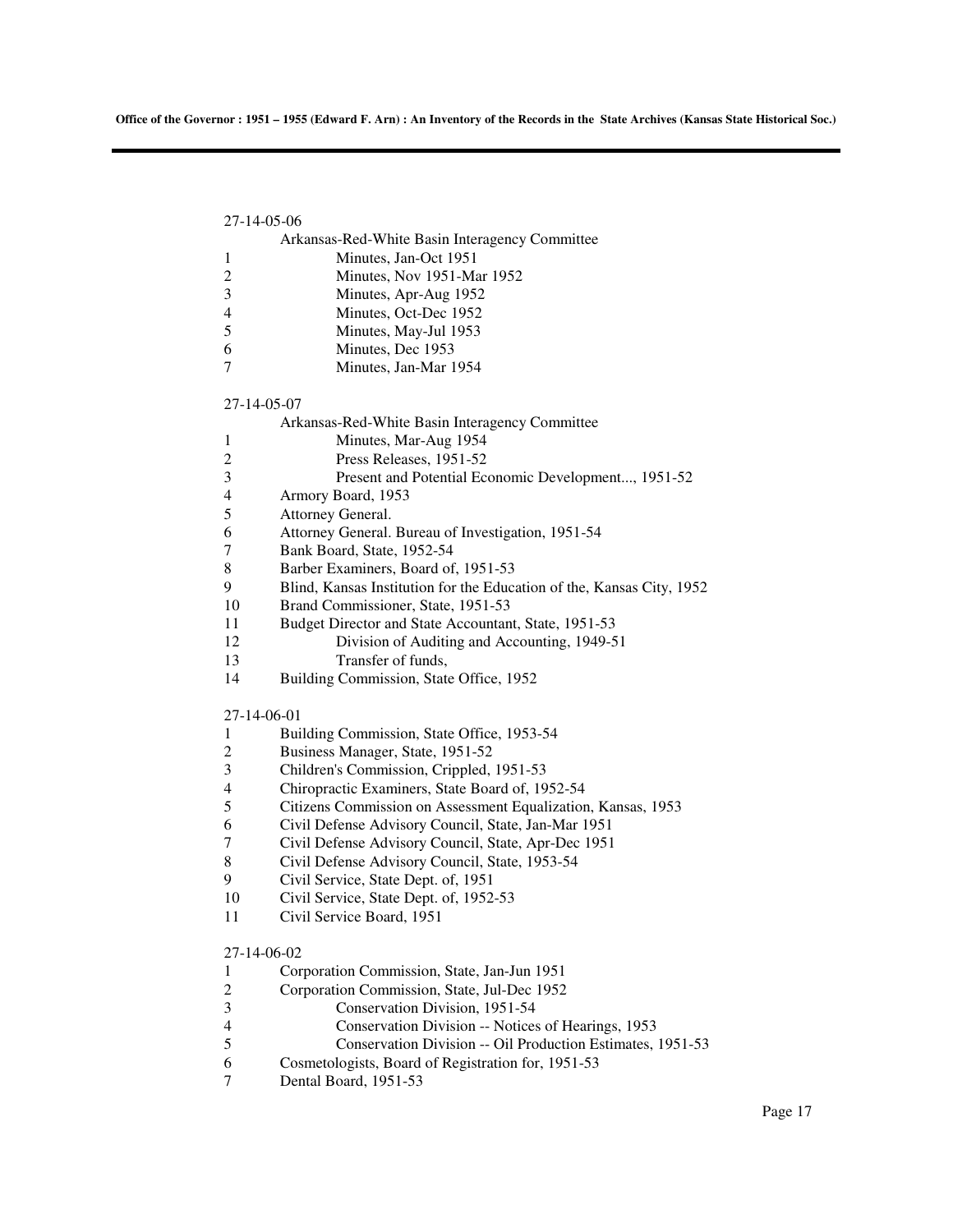- 8 Drivers License Representatives, 1951
- 9 Education, Board of, 1951-53
- 10 Education, State Board of. Superintendent of Public Instruction, 1953

#### 27-14-06-03

- 1 Education, Governor's Conference on, 1950-52
- 2 Embalming, State Board of, 1951-52
- 3 Emergencies Fund Board, State, 1951-1952<br>4 Engineering Examiners, State Board of, 195
- 4 Engineering Examiners, State Board of, 1951-1954<br>5 Entomological Commission. State. 1951
- 5 Entomological Commission, State, 1951
- 6 Epileptics, State Hospital, Parsons, 1951-53
- 7 Executive Council, 1951-54
- 8 Executive Dept., 1951-52
- 9 Fair Managers, State Board of, 1951-54
- 10 [Feeble-Minded] State Training School, Winfield, 1951-53
- 11 Finance Council, State, May-Sep 1953
- 12 Finance Council, Nov-Dec 1953

#### 27-14-06-04

- 1 Finance Council, State, Jan-Mar 1954
- 2 Finance Council, State, May-Jun 1954
- 3 Finance Council, State, Jul-Dec 1954
- 4 Fire Marshal, State, 1951-52<br>5 Forestry, Fish and Game Con
- 5 Forestry, Fish and Game Commission, 1951
- 6 Forestry, Fish and Game Commission, 1952
- 7 Forestry, Fish and Game Commission, 1953

#### 27-14-06-05

1 Forestry, Fish and Game Commission, 1954 2 Geological Survey, State, 1951 Governor's Office 3 Administrative funds deficiency, 1951 4 Christmas Gifts, 5 Gifts to the Governor 6 Governor's Conference on World Wide Education, 1953 7 Honorary Membership, Tickets, Passes, etc. 8 Inaugural Address, Jan 8, 1951<br>9 Inaugural Address Jan 12, 195 9 Inaugural Address, Jan 12, 1953 10 Official Greetings, 1953 11 Recommendations made by Governor, 1951-52 12 Travel Reservations, 1951-53 13 Grain Inspector, State, 1951-53 14 Grain Inspector, State. Elevator Capacity and Grain In Storage, 1951 15 Health, State Board of, Jan-Apr 1951

#### 27-14-06-06

- 1 Health, State Board of, May-Dec 1951
- 2 Health, State Board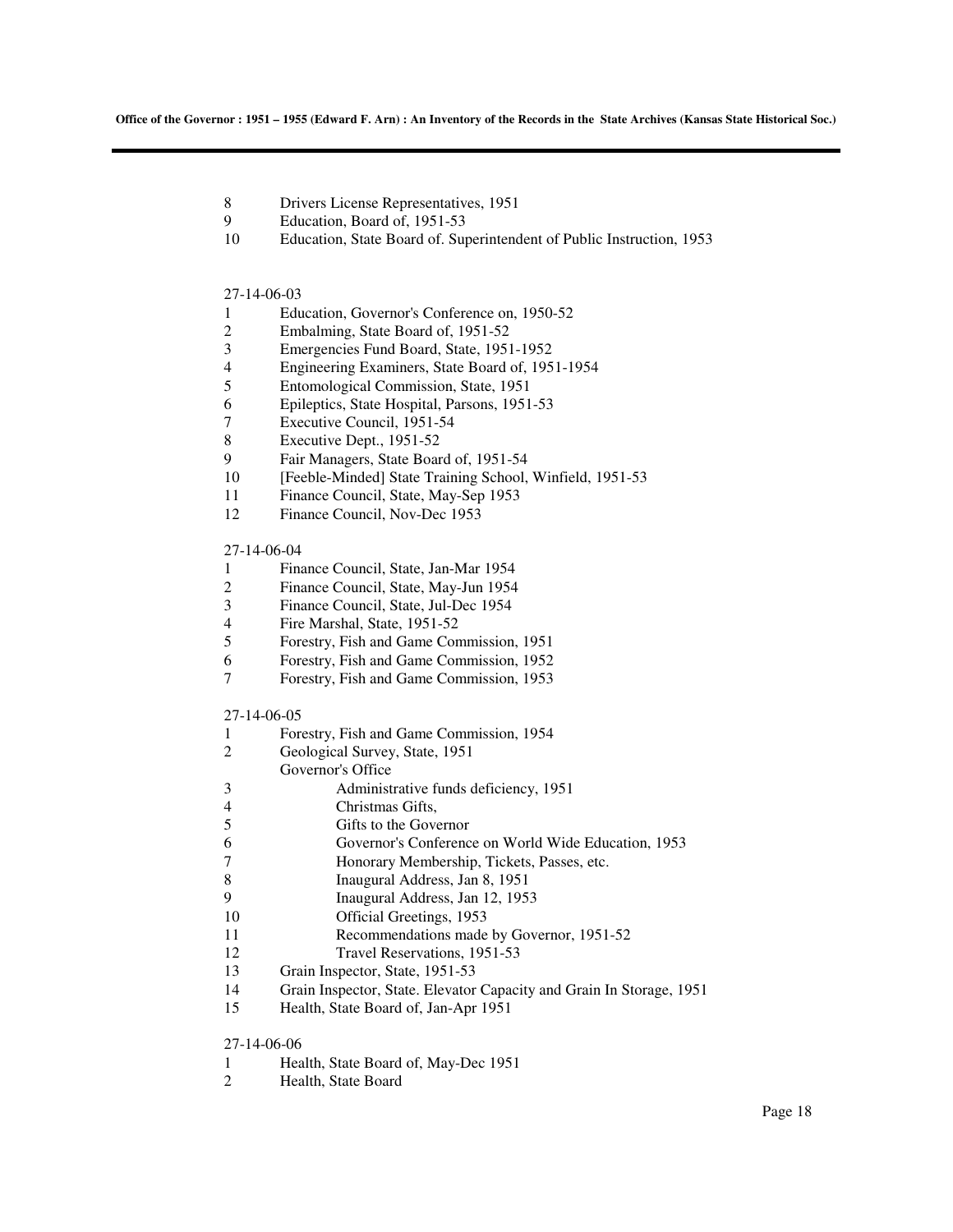- 3 Health, State Board of , 1952
- 4 Health, State Board of, 1953-54<br>5 Health, State Board of -- Reque
- Health, State Board of -- Requests for Travel, 1951-54
- 6 Health, State Board of. Advisory Hospital Council, 1951
- 7 Highway Commission, State, Jan-May 1951
- 8 Highway Commission, State, Jun-Dec 1951

#### 27-14-06-07

- 1 Highway Commission, State, Jan-May 1952<br>2 Highway Commission, State, Jun-Dec 1952
- 2 Highway Commission, State, Jun-Dec 1952<br>3 Highway Commission, State, 1953
- 3 Highway Commission, State, 1953
- 4 Highway Commission, State, 1954
- 5 Highway Commission, State, Blue Star Highways, 1951
- 6 Highway Commission, State, Damage to Highways
- 7 Highway Commission, State, Requests for Out-of-State Travel, 1951
- 8 Highway Commission, State. Vehicle Department, 1951
- 9 Highway Patrol, Kansas, 1951-54
- 10 Highway Patrol, Kansas -- Requests for Out-of-State Travel, 1951
- 11 Highway Patrol Pension Committee, 1953

### 27-14-07-01

- 1 Historical Society, Kansas State, 1951-54
- 2 Horticultural Society, 1951-52
- 3 Hotel & Restaurant Board, State, 1951-52
- 4 Housing Board, State, 1953<br>5 Industrial Development Con
- 5 Industrial Development Commission, Kansas, 1951-53
- 6 Industrial School for Boys, State, Topeka, 1952-53
- 7 Industrial School for Girls, State, Beloit, 1952-53
- 8 [Insane] Hospital, State, Larned, 1951-53
- 9 [Insane] Hospital, Osawatomie, 1952-54
- 10 [Insane] Hospital, State, Topeka, 1953
- 11 Insurance Dept., 1951-54
- 12 Interstate Cooperation Commission, Governor's Committee on, 1951-53
- 13 Interstate Oil Compact Commission, Jan-Sep 1951
- 14 Interstate Oil Compact Commission, Sep 11-Dec 1951
- 15 Interstate Oil Compact Commission, Dec 1951-Feb 1952

#### 27-14-07-02

- 1 Interstate Oil Compact Commission, Mar-Apr 1952
- 2 Interstate Oil Compact Commission, May-Jul 1952<br>3 Judicial Council, 1952
- Judicial Council, 1952
- 4 Kansas Official Council, 1953
- 5 Kansas Turnpike Authority, 1954
- 6 Labor Commissioner, State, 1951
- 7 Labor Department, State, 1951-52
- 8 Labor Department, State. Employment Security Division, 1951-52
- 9 Labor Department, State. Employment Security Division, 1953-54
- 10 Labor Department, State -- Governor's Committee for the Employment of Physically Handicapped Persons, 1951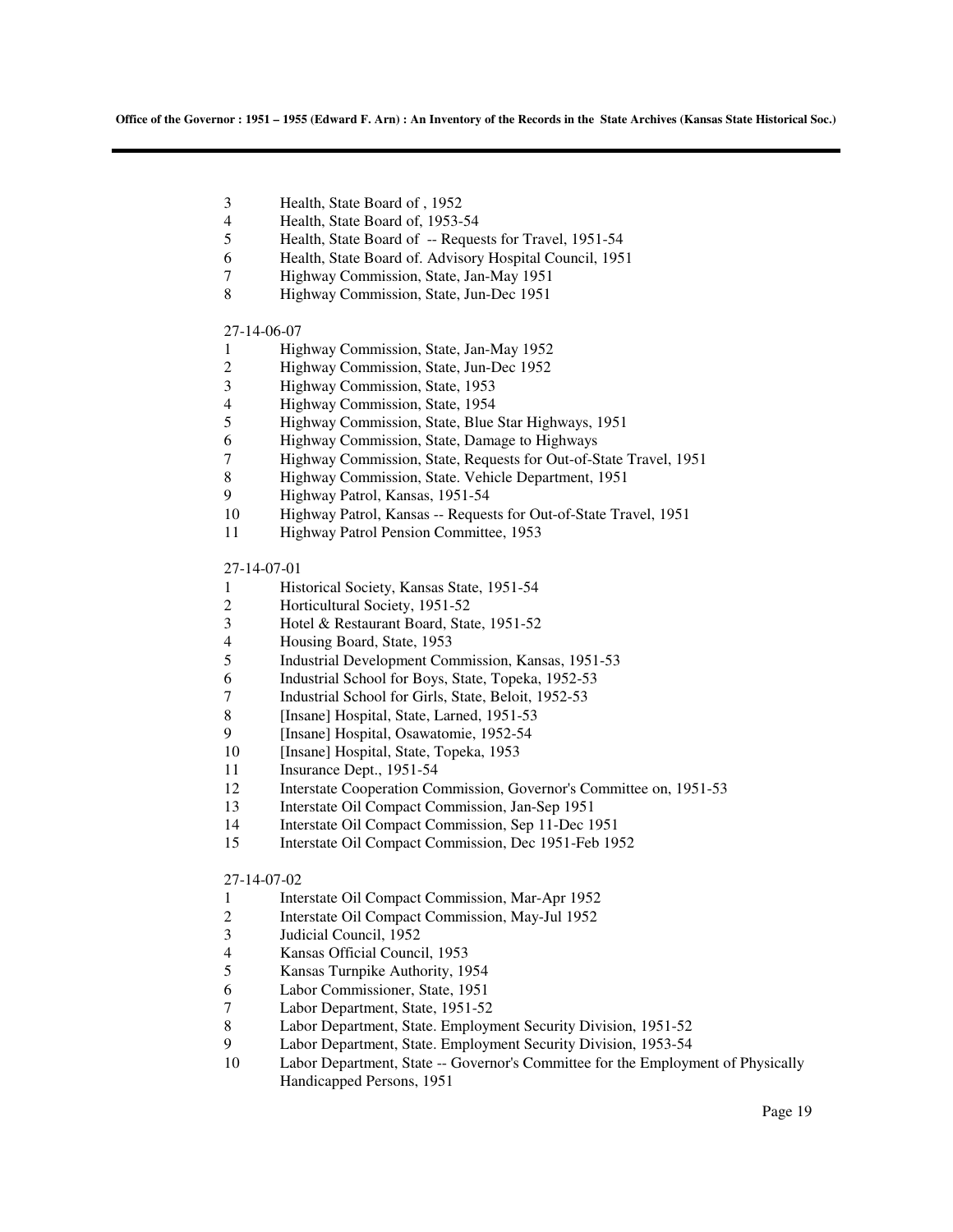- 11 Legislative Council, 1951
- 12 Legislative Council, 1952-54

#### 27-14-07-03

- 1 Legislature, 1951 (Special Session)<br>2 Legislature, 1952. Legislative Budg
- 2 Legislature, 1952. Legislative Budget Committee
- 3 Legislature, 1953
- 4 Legislature, 1953
- 5 Lieutenant Governor, 1951
- 6 Little Hoover Commission, 1951
- 7 Livestock Sanitary Commission, Kansas, 1951-54
- 8 Livestock Sanitary Commission, Kansas, 1951-54 (Statistical Summaries)
- 9 Medical Registration and Examination, State Board of, 1951-54
- 10 Missouri Basin Inter Agency Committee, Jan-Jul 1951

#### 27-14-07-04

- 1 Missouri Basin Inter Agency Committee, Aug-Oct 1951
- 2 Missouri Basin Inter Agency Committee, Nov-Dec 1951<br>3 Missouri Basin Inter Agency Committee, Jan-Apr 1952
- 3 Missouri Basin Inter Agency Committee, Jan-Apr 1952
- 4 Missouri Basin Inter Agency Committee, May-Jul 1952
- 5 Missouri Basin Inter Agency Committee, Jul-Oct 1952
- 6 Missouri Basin Inter Agency Committee, Oct-Dec 1952

### 27-14-07-05

- 1 Missouri Basin Inter Agency Committee, Jan-Feb 1953<br>2 Missouri Basin Inter Agency Committee, Mar 1953
- 2 Missouri Basin Inter Agency Committee, Mar 1953
- 3 Missouri Basin Inter Agency Committee, Mar-Jul 1953
- 4 Missouri Basin Inter Agency Committee, Aug-Nov 1953
- 5 Missouri Basin Inter Agency Committee, Dec 1953
- 6 Missouri Basin Inter Agency Committee, Jan-Apr 1954

#### 27-14-07-06

- 1 Missouri Basin Inter Agency Committee, May-Jun 1954
- 2 Missouri Basin Inter Agency Committee, Jul-Oct 1954
- 3 Missouri River State Committee, 1951-53
- 4 Missouri River State Committee, Jan-Aug 1954
- 5 Missouri River State Committee, Sep-Dec 1954
- 6 Mother Bickerdyke Home Annex, Ellsworth, 1950-51
- 7 Motor Vehicle Reciprocity Commission, 1951
- 8 National Guard, Kansas, 1951-54

#### 27-14-07-07

- 1 Nurse Registration and Nursing Education, Board of, 1951
- 2 Optometry, State Board of Examiners, 1953
- 3 Optometry, State Board of Examiners, 1953<br>4 Osteopathic Examination and Registration.
- 4 Osteopathic Examination and Registration, State Board of, 1953
- Parole Officer, 1951
- 6 Penal Institutions, Board of, 1953-54
- 7 Penitentiary, State, Lansing, 1953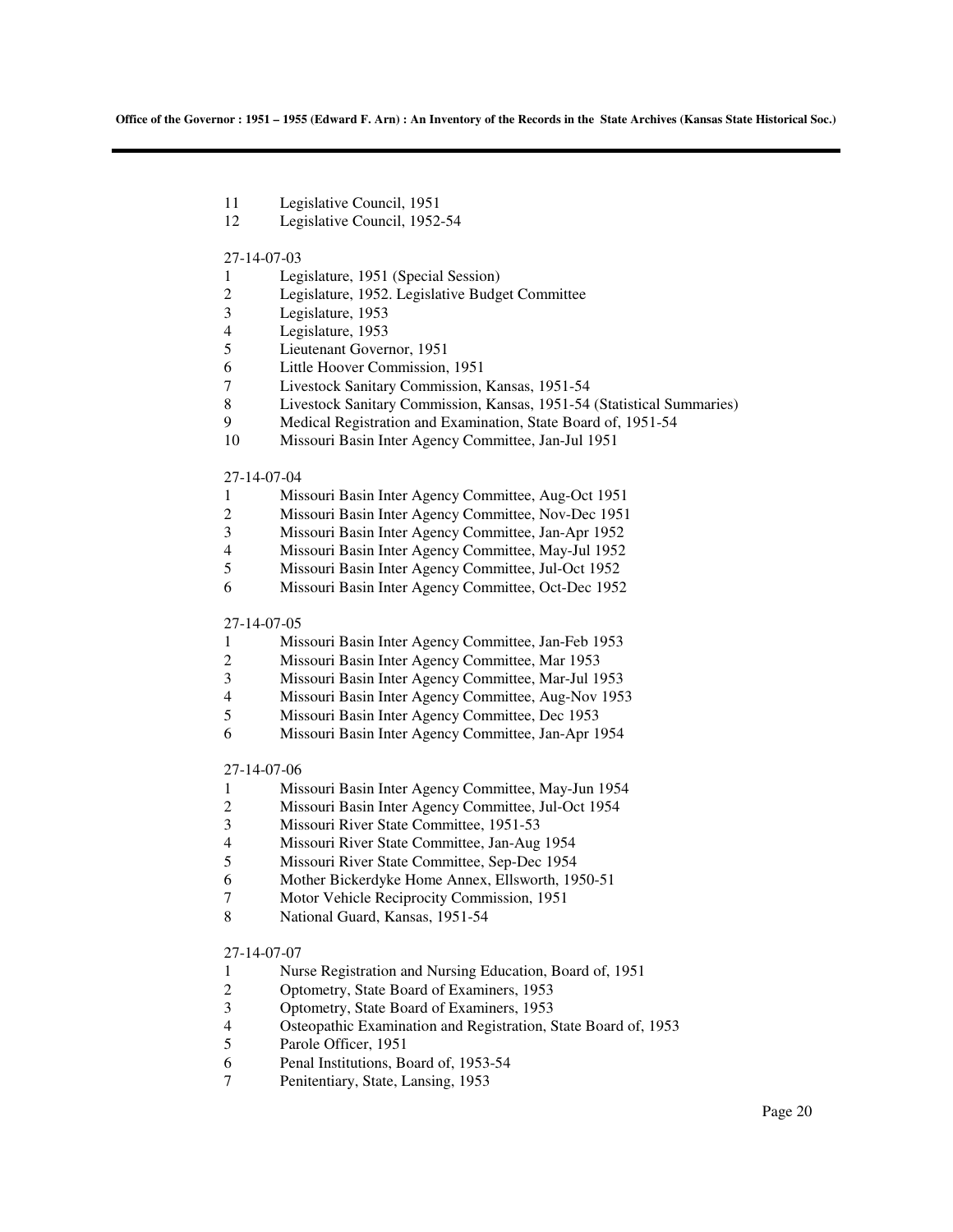- 8 Pharmacy, State Board of, 1951-53
- 9 Port of Entry Board, 1951-54
- 10 Printer, State, 1951-54
- 11 Public Instruction, State Superintendent, 1953
- 12 Real Estate Commissioner, 1951-53
- 13 Regents, Board of, 1951-52

#### 27-14-08-01

- 1 Regents, Board of, 1953-54<br>2 Revenue and Taxation, State
- 2 Revenue and Taxation, State Commission of, 1951<br>Revenue and Taxation, State Commission of, 1951
- 3 Revenue and Taxation, State Commission of, 1951
- 4 Revenue and Taxation, State Commission of, 1952-53
- 5 Revenue and Taxation, State Commission of, 1954
- 6 Revenue and Taxation, State Commission of, Requests for Travel, 1951
- 7 Review, Kansas State Board of, 1951-54
- 8 Revisor of Statutes, 1951-52
- 9 Safety Council, Kansas, 1951-52

#### 27-14-08-02

- 1 Safety Council, Kansas, 1954
- 2 School Retirement Board, State, 1951
- 3 Secretary of State, 1951
- 4 Social Welfare, State Dept. of, Jan-Mar 1951
- 5 Social Welfare, State Dept. of, Apr 1951
- 6 Social Welfare, State Dept. of, May-Jun 1951
- 7 Social Welfare, State Dept. of, Jul-Sep 1951
- 8 Social Welfare, State Dept. of, Oct 1951
- 9 Social Welfare, State Dept. of, Nov-Dec 1951

#### 27-14-08-03

- 1 Social Welfare, State Dept. of, Jan-Feb 1952
- 2 Social Welfare, State Dept. of, Mar 1952
- 3 Social Welfare, State Dept. of, Apr 1952
- 4 Social Welfare, State Dept. of, Apr-Jul 1952
- 5 Social Welfare, State Dept. of, Aug-Sep 1952
- 6 Social Welfare, State Dept. of, Oct 1952

### 27-14-08-04

- 1 Social Welfare, State Dept. of, Nov 1952<br>2 Social Welfare, State Dept. of, Dec 1952
- Social Welfare, State Dept. of, Dec 1952
- 3 Social Welfare, State Dept. of, Jan-Feb 1953
- 4 Social Welfare, State Dept. of, Mar 1953
- 5 Social Welfare, State Dept. of, Apr 1953
- 6 Social Welfare, State Dept. of, May-Jun 1953
- Social Welfare, State Dept. of, Jul 1953

#### 27-14-08-05

1 Social Welfare, State Dept. of, Aug-Oct 1953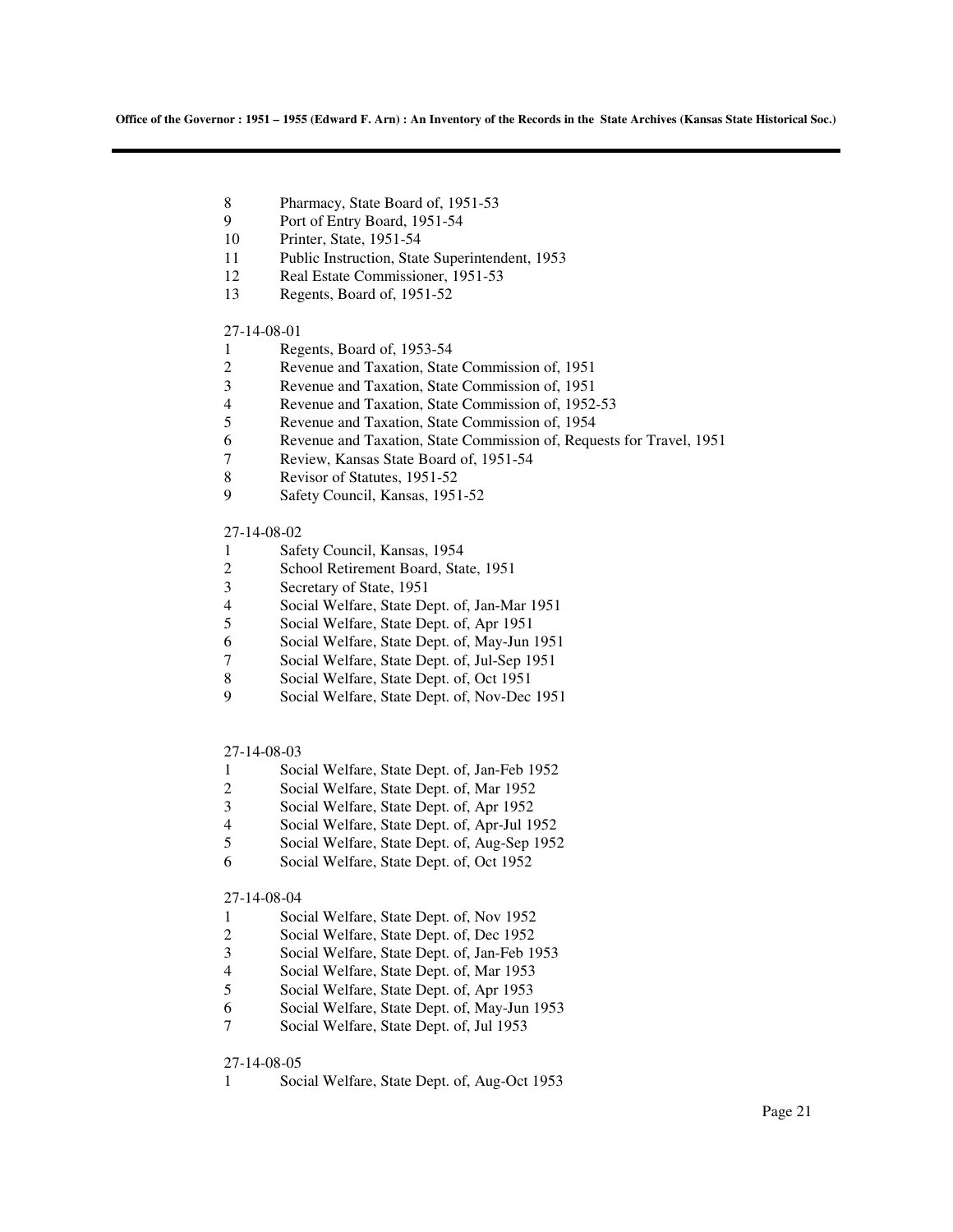- 2 Social Welfare, State Dept. of, Nov-Dec 1953
- 3 Social Welfare, State Dept. of, Jan-Feb 1954
- 4 Social Welfare, State Dept. of, Mar-Apr 1954<br>5 Social Welfare. State Dept. of. May-Jul 1954
- 5 Social Welfare, State Dept. of, May-Jul 19546
- 6 Social Welfare, State Dept. of, Aug 1954
- 7 Social Welfare, State Dept. of, Sep-Nov 1954

#### 27-14-08-06

- 1 Social Welfare, State Dept. of -- Old Age Assistance, Jan-May 1951
- 2 Social Welfare, State Dept. of -- Old Age Assistance, May-Dec 1951<br>3 Social Welfare. State Dept. of -- Old Age Assistance. 1952-53
- Social Welfare, State Dept. of -- Old Age Assistance, 1952-53
- 4 Social Welfare, State Dept. of -- Public Assistance, Jan-Apr 1951
- 5 Social Welfare, State Dept. of -- Public Assistance, Apr-Jul 1951
- 6 Social Welfare, State Dept. of -- Public Assistance, Aug-Oct 1951

#### 27-14-08-07

- 1 Social Welfare, State Dept. of -- Public Assistance, Nov 1951-Jan 1952
- 2 Social Welfare, State Dept. of -- Conditions at State Institutions, 1951
- 3 Social Welfare, State Dept. of -- Requests for Travel, 1951
- 4 Social Welfare, State Dept. of. Division of Institutional Management, 1951
- 5 Social Welfare, State Dept. of. Division of Institutional Management, 1952
- 6 Soil Conservation Committee, State, 1951-54
- 7 Soldiers' Home and Mother Bickerdyke Annex, Kansas, Dodge City, 1951-53
- 8 Soldiers' Home, Kansas, Board of Managers of, 1951-54
- 9 Teachers College, Kansas State, Emporia, 1951-52
- 10 Teachers College, Kansas State, Pittsburg, 1952-53
- 11 Technical Institute, Kansas, Topeka, Mar 1953
- 12 Technical Institute, Kansas, Topeka, Mar 1953

#### 27-15-01-01

- 1 Technical Institute, Kansas, Topeka, Mar 1953
- 2 Technical Institute, Kansas, Topeka, Mar 1953<br>3 Technical Institute, Kansas, Topeka, Mar 1953
- 3 Technical Institute, Kansas, Topeka, Mar 1953
- 4 Technical Institute, Kansas, Topeka, Mar 1953
- 5 Technical Institute, Kansas, Topeka, Mar 1953
- 6 Tuberculosis Patients, Kansas Sanitorium for, Norton, 1952-53
- 7 Tuberculosis Hospital Commission, Southeast, Kansas, 1952-53
- 8 Turnpike Authority, Kansas, 1953<br>9 University of Kansas, 1951
- University of Kansas, 1951

#### 27-15-01-02

- 1 University of Kansas, 1952-54
- 2 University of Kansas. School of Medicine, 1951-52
- 3 Vehicle Dept., State, 1951-54
- 4 Vehicle Dept. -- Requests for Out-of-State Travel, 1951-52<br>5 Veterans' Commission. Kansas. 1951
- 5 Veterans' Commission, Kansas, 1951
- 6 Veterans' Commission, Kansas, 1952-54
- 7 Veterans' Commission, Kansas -- Requests for Travel, 1951
- 8 Vocational Education, State Board for, Oct 1952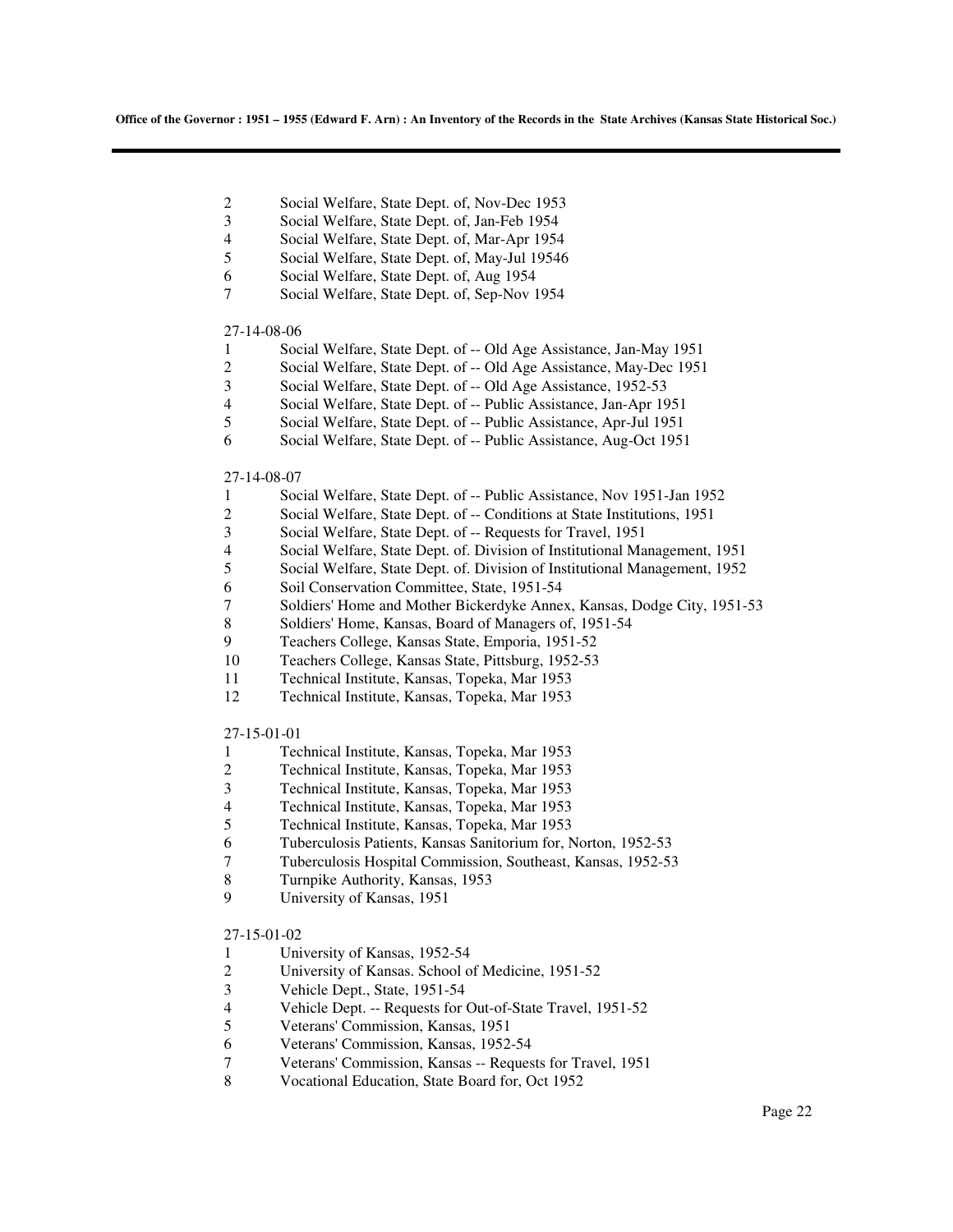9 Vocational Education, State Board for, Oct 1952-Mar 1953

27-15-01-03

- 1 Vocational Education, State Board for. Vocational Rehabilitation Service, 1951-52
- 2 Workman's Compensation Commissioner, 1951-54

#### **Subseries D: Subject File**

3 Accidents

- 4 Air Academy of the U.S.
- 5 Alaska
- 6 Alcoholics Anonymous
- 7 American Bar Association
- 8 American Field Service
- 9 American-Korean Foundation
- 10 American-Korean Foundation
- 11 American-Korean Foundation -- news Releases
- 12 American Legion
- 13 American Mother

#### 27-15-01-04

- American-Red Cross -- see *Red Cross, American*
- 1 American's Creed, 1952
- 2 Amvets, 1951<br>3 Angora Rabbi
- 3 Angora Rabbit Wool, 1954
- 4 Anthrax, 1952
- 5 Approval Agencies, National Association of, 1952
- 6 Argentina, 1952
- 7 Arkansas, 1954
- 8 Arkansas River Compact, 1951-54
- 9 Arkansas River Levie, 1952
- 10 Arizona, 1951-53
- 11 Armed Forces Day, 1953
- 12 Atlantic Union, 1952
- 13 Atomic Energy, 1953
- 14 Australia, 1953
- 15 Automobile Tags, 1953
- 16 Banking, 1951
- 17 Baseball, 1951-54
- 18 Beech Aircraft Corporation, 1951
- 19 Belgium, 1951-54
- 20 Blue Cross-Blue Shield, 1952
- 21 Boeing Aircraft Company, 1951-54
- 22 Box Car Conference, March 1951
- 23 Box Car Conference, March 1951

### 27-15-01-05

- 1 Boy Scouts of America, 1952-54
- 2 Bricker Amendment, 1954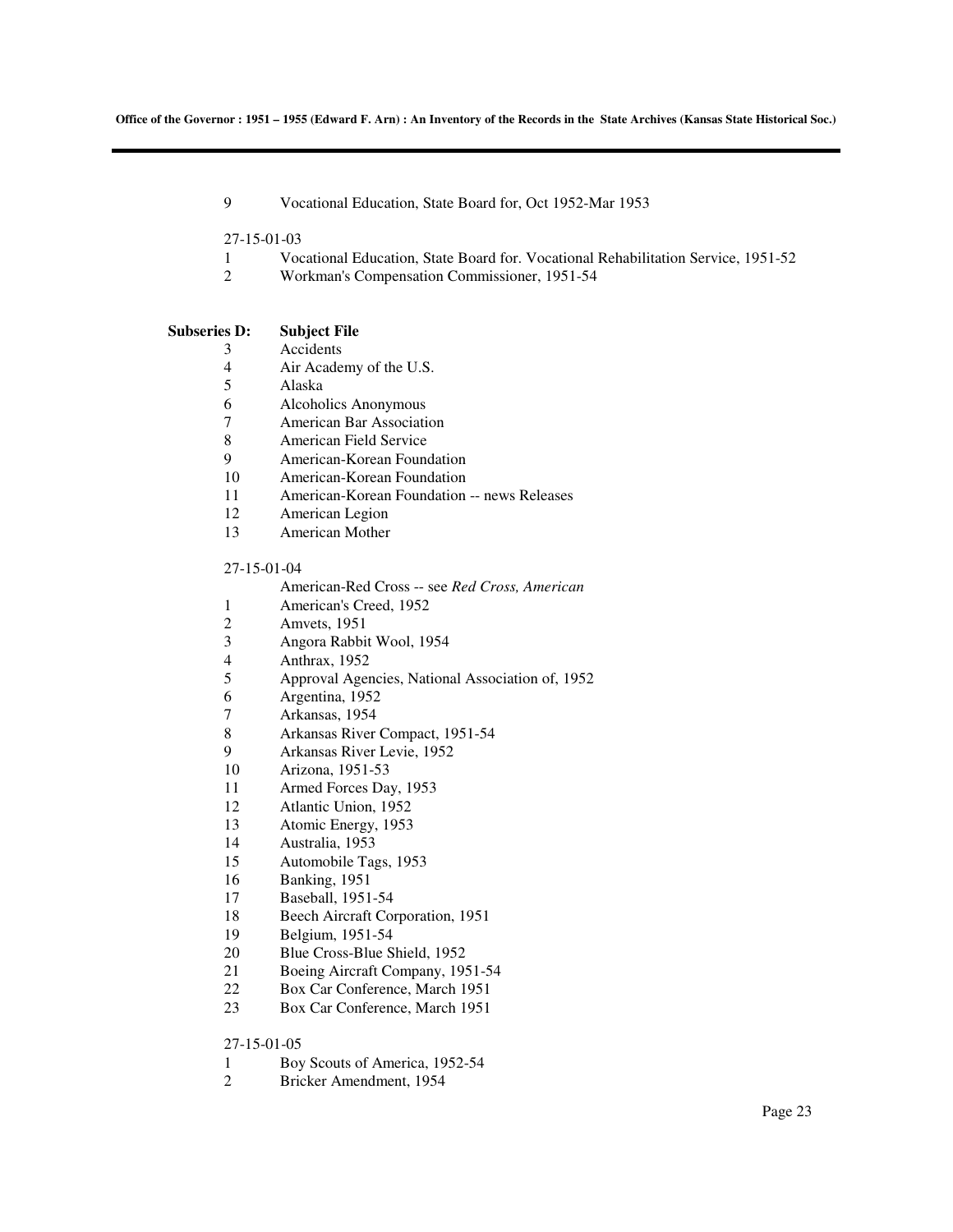- 3 Britain, 1952-53
- 4 Britain -- Coronation -- Queen Elizabeth, 1953<br>5 California, 1951-54
- California, 1951-54
- 6 Canada, 1952-53
- 7 Cancer Drive, 1951
- 8 Capital Punishment, n.d.
- 9 Capitol Murals, 1953
- 10 Car Marketing Completed, 1951
- 11 Car Marketing Completed, 1951
- Centennial see *Kansas Territorial Centennial*
- 12 Chamber of Commerce, Kansas State, 1951-52
- 13 Chamber of Commerce. Commission for Historical and Scenic Points of Interest, 1951-52
- 14 Chamber of Commerce, Kansas Junior, 1953-54
- 15 China, Peoples' Republic of, 1954
- 16 Chiropractic Association, Kansas, 1954
- 17 Christian Rural Overseas Program, 1951-53
- 18 Coffeyville Trade School; Dixon Manufacturing Co., 1951
- 19 Colorado, 1951-53
- 20 Columbia, 1951

#### 27-15-01-06

- 1 Communism, 1951-53
- 2 Connecticut, 1951
- 3 Council of State Governments, 1951-54<br>4 Crusade for Freedom, 1951-52
- 4 Crusade for Freedom, 1951-52<br>5 Cuba, 1952-53
- Cuba, 1952-53
- 6 Cypress, 1954
- Czechoslakia, 1952
- 8 Deaths, letters of sympathy written by the Governor, 1953
- 9 Defenders, 1951
- 10 Delaware, 1951
- 11 Delaware River Compact Association, n.d.
- 12 Desegregation, 1954 (see also *N.A.A.C.P.*, *Race Relations* and *Segregation*)
- 13 Disabled American Veterans, 1953
- 14 Dodge City -- Wheat Conference, 1951
- Draft (see *Selective Service* and *Universal Military Training*)
- 15 Drouth, 1952
- 16 Drouth, 1953
- 17 Drouth, 1953

#### 27-15-01-07

- 1 Drought, 1954
- 2 Emergency Aviation Council, 1953
- 3 Ethiopia, 1954
- 4 Executive Mansion, 1953<br>5 Fair Employment Practic
- 5 Fair Employment Practice Law, 1952
- 6 Fairway, Kansas, 1953
- 7 Family/Marriage/Divorce Laws, 1951-54
- 8 Federal-State Relations, 1953-54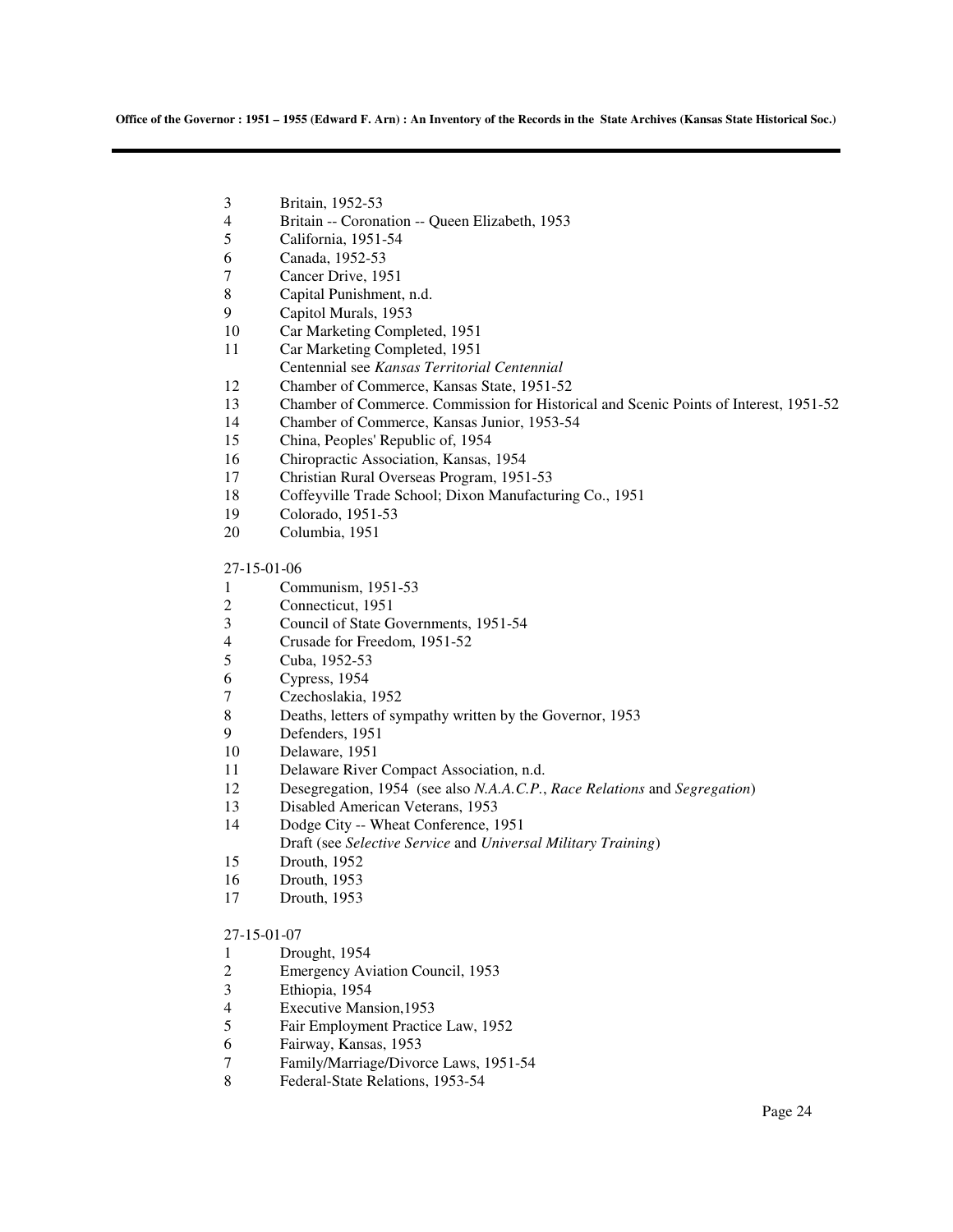- 9 Finland, 1951
- 10 Fireworks, 1952
- 11 Flags (Kansas), 1952-54
- 12 Flood, undated
- 13 Flood, undated
- 14 Flood, Apr-Jul 1951
- 15 Flood, Jul, 1951

#### 27-15-02-01

- 1 Flood, Jul 1951
- 2 Flood, Aug 1-8, 1951
- 3 Flood, Aug 9-15, 1951
- 4 Flood, Aug 15-27, 1951
- 5 Flood, Aug 27-30, 1951
- 6 Flood, Sep 1-7, 1951

#### 27-15-02-02

- 1 Flood, Sep 8-20, 1951
- 2 Flood, Sep 21,29, 1951
- 3 Flood, Oct 1951
- 4 Flood, Nov-Dec 1951
- 5 Flood -- Domestic Emergency Action and Situation Report, July 11-17, 1951
- 6 Flood -- Federal Assistance, 1951
- 7 Flood -- Federal Assistance, 1951
- 8 Flood -- Fort Hays State College, 1951

#### 27-15-02-03

- 1 Flood -- Disaster Relief Committee, 1951
- 2 Flood -- Disaster Relief Committee, 1951
- 3 Flood -- Requests for Funds, Jul-Nov 1951
- 4 Flood -- State-Federal Coordinating Committee on Flood Relief, 1951
- 5 Flood -- Taxes on Flooded Property, 1951-1952
- 6 Flood Control, Jan-Apr 1952
- 7 Flood Control, May 1952
- 8 Flood Control, Jun-Aug 1952
- 9 Flood Control, Sep-Oct 1952
- 10 Flood Control, Nov-Dec 1952

### 27-15-02-04

- 1 Flood Control, Jan-Mar 1953
- 2 Flood Control, Mar 1953
- 3 Flood Control, Apr-Jan 1954
- 4 Flood Control -- Big Creek Watershed Assoc., 1952
- 5 Flood Control -- Governor's Statement on Dams (Maurice Fager), 1952
- 6 Flood Control -- Strawn Dam, 1953
- 7 Flood Control -- Toronto Dam, 1954
- 8 Flood Control -- Tuttle Creek Dam, 1952-53
- 9 Flood Control -- Tuttle Creek Dam (For), 1953
- 10 Flood Control -- Tuttle Creek Dam (Against), 1951-53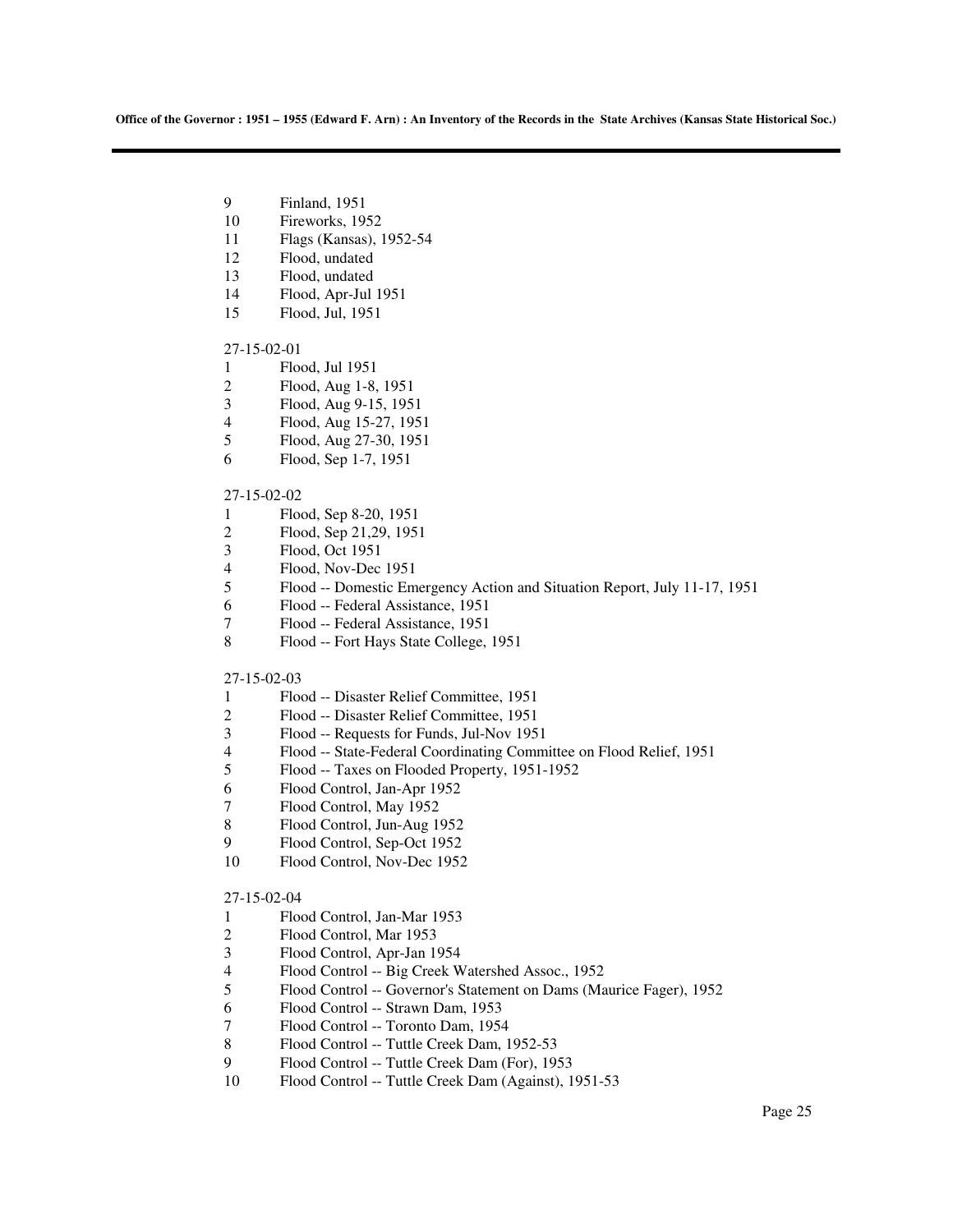27-15-02-05

- 1 Florida, 1951
- 2 Forbes Air Force Base, 1952-54
- 3 Four-H Clubs, 1951-54
- 4 Free Enterprise, undated
- 5 Fulbright Scholarship, 1951
- 6 Gambling, 1951-53
- 7 Garden City, 1952-53
- 8 Gas, 1951-53
- 9 Gas Shrinkage Law, 1953
- 10 Georgia, 1953
- 11 Germany, 1951-53
- 12 Goodyear Tire and Rubber Company, 1953
- 13 Governors' Conference, 1951
- 14 Governors' Conference, 1953
- 15 Governors' Conference, 1954
- 16 Grain Storage, Boxcars, 1951-54

27-15-02-06

- 1 Grain States Compact Commission, undated
- 2 Grain States Compact Commission, Feb-Mar 1951
- 3 Grain States Compact Commission, Apr 1951-Jul 1952
- 4 Greece, 1951-54<br>5 Guatemaula, 195
- 5 Guatemaula, 1953
- 6 Gunnison-Arkansas Project, 1951-52
- 7 Ham Radio Operators, 1952-53
- 8 Hawaii, 1954
- 9 High School Aid, undated
- 10 High School Aid, Jan 1952-Feb 1953
- 11 High School Aid, Feb 1953
- 12 High School Aid, Feb 19-20, 1953

27-15-02-07

- 1 High School Aid, Feb 21-24, 1953
- 2 High School Aid, Feb 24-25, 1953
- 3 High School Aid, Feb 25, 1953
- 4 High School Aid, Feb 26, 1953<br>5 High School Aid, Feb 26-Mar 4
- 5 High School Aid, Feb 26-Mar 4, 1953
- 6 High School Aid, Mar 4-9, 1953
- High School Aid, Mar 9-14, 1953
- 8 High School Aid, Mar 16-17, 1953

27-15-03-01

- 1 High School Aid, Mar 17-19, 1953<br>2 High School Aid, Mar 19, 1953
- 2 High School Aid, Mar 19, 1953
- 3 High School Aid, Mar 19-26, 1953
- 4 Highway Safety, President's Conference on, 1951
- 5 "Home on the Range," 1951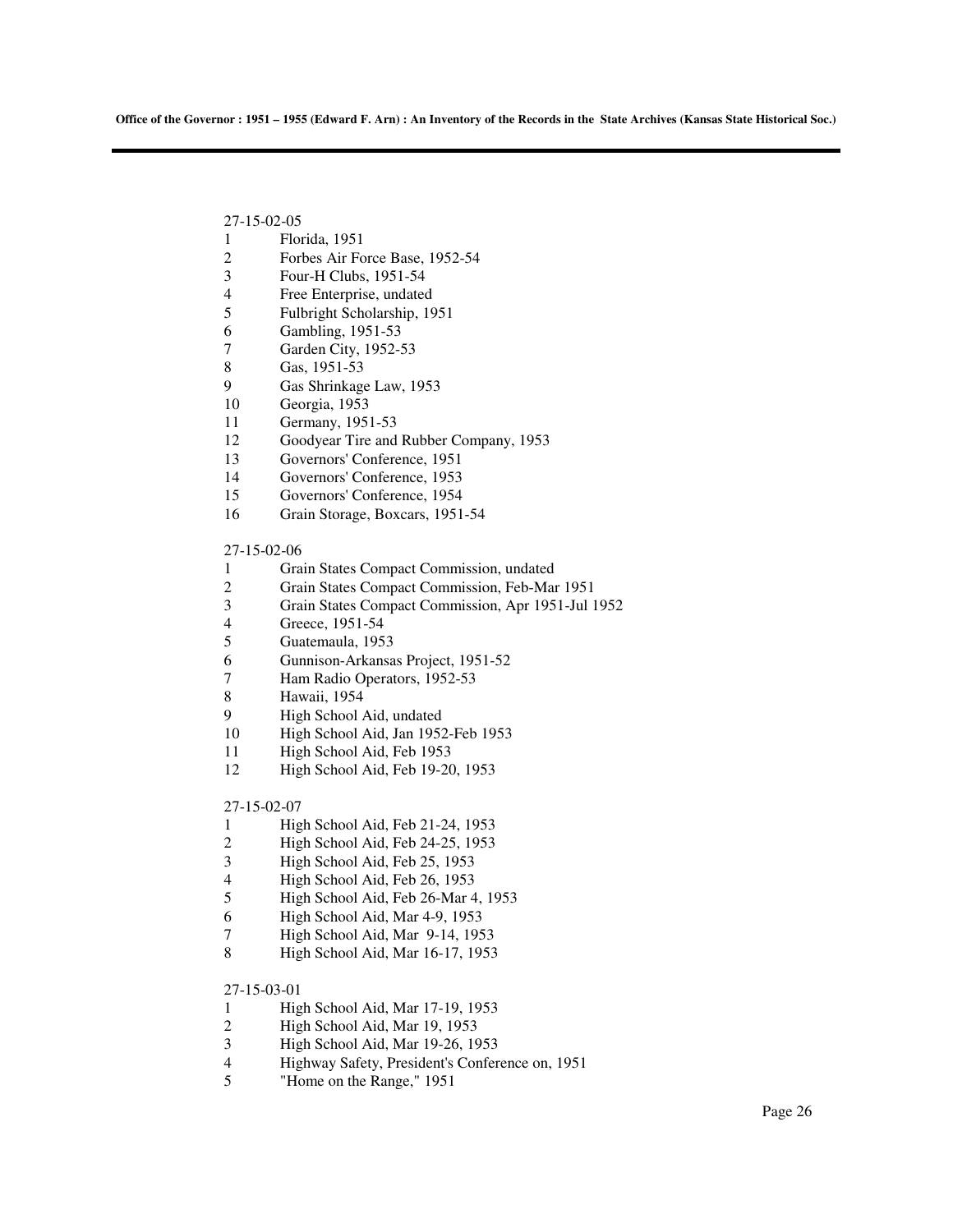- 6 Homestead Rehabilitation Corporation, 1951
- 7 Hospitals, 1951
- 8 Hospitals, State, and other charitable institutions, funding for<br>9 Hungary 1954
- Hungary, 1954
- 10 Hunting, 1952
- 11 Hutchinson School District No. 1, undated
- 12 Hutchinson School District No. 1, undated

### 27-15-03-02

- 1 Hutchinson School District No. 1, undated
- 2 Hutchinson School District No. 1, undated
- 3 Hutchinson School District No. 1, undated
- 4 Hutchinson School District No. 1, undated
- 5 Illinois, 1951
- 6 Indiana, 1951-1953
- 7 Indians (Native Americans), 1952-1954
- 8 Infantile Paralysis, National Foundation for, 1952
- 9 Insane Correspondents, 1951-52
- 10 Intergovernmental Relations, Commission on, 1954
- 11 Iowa, 1951-53
- 12 Iraq, 1954
- 13 Israel, 1954
- 14 Italy, 1951-54

#### 27-15-03-03

- 1 Japan, 1951-54
- 2 Kansas Agricultural Council on Research and Education, 1951
- 3 Kansas City Suburban Water Co., 1951-53
- 4 Kansas Council for Children & Youth, 1951-52
- 5 Kansas Day, 1951-52
- 6 Kansas Mother, 1951-53
- 7 Kansas Motor Carriers, Assoc., 1951
- 8 Kansas-Nebraska Watershed Contract, 1951
- 9 Kansas-Oklahoma Reciprocity Agreement, 1952
- 10 Kansas River Basin -- Independent Survey, 1952-1953
- 11 Kansas State Chamber of Commerce, 1951
- 12 Kansas Territorial Centennial, 1952-53
- 13 Kansas Territorial Centennial, 1954-55
- 14 Kentucky, 1951-53
- 15 Kiwanis International, 1951-1954
- 16 Korea -- American-Korean Relief, Apr-Jul 1953
- 17 Korea -- American-Korean Relief, Aug-Dec 1953
- 18 Korean Conflict, 1951-53

#### 27-15-03-04

- 1 Labor -- Right to Work, Mar 1953
- 2 Labor -- Right to Work, Mar 1953<br>3 Law and Order, 1953
- Law and Order, 1953
- 4 Lawyers, 1951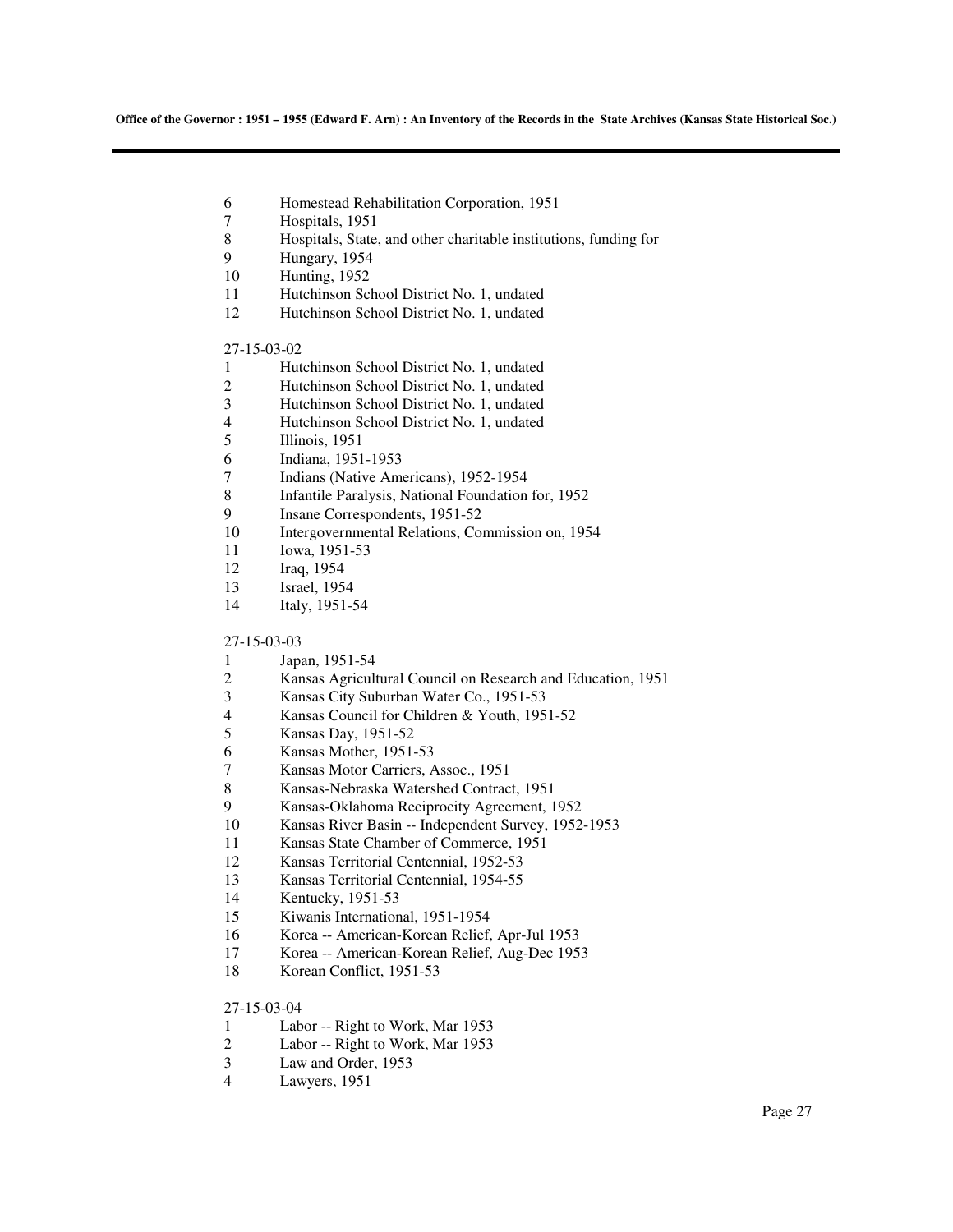- 5 League of Kansas Municipalities, 1951-52
- 6 Legal Adult Age, 1951
- 7 Legislation, Requests for, 1951-52<br>8 Legislation, Misc., Jan-Feb 20 195
- Legislation, Misc., Jan-Feb 20 1953
- 9 Legislation, Misc., Feb 20-Mar 18 1953
- 10 Legislation, Misc., Mar 19-Apr 1953

#### 27-15-03-05

- 1 Lein Law, 1953<br>2 Leopold Hospita
- 2 Leopold Hospital, 1954<br>3 License Plate Commissi
- 3 License Plate Commission, 1954
- 4 Lincoln Day, Independent, Kansas, 1953
- 5 Liquor Laws, 1951-54
- 6 Little Hoover Commission, 1951
- 7 Louisiana, 1951-1954
- 8 Maine, 1951
- 9 March of Dimes, 1951-52
- 10 Maryland, 1953
- 11 Massachusetts, 1953
- 12 McCarthyism, 1951
- 13 McPherson, Kansas, 1951-52
- 14 Menninger Foundation, 1952
- 15 Mental Health, 1951-52
- 16 Mental Health Conference -- Detroit, Feb 8,9,10, 1954
- 17 Mexico, 1951-54
- 18 Michigan, 1951-52
- 19 Military, Access Roads Projects, 1952
- 20 Misc., 1951-52

#### 27-15-03-06

- 1 Missouri, 1951-53
- 2 Miss Universe Pageant, 1953<br>3 Montana, 1953
- Montana, 1953
- 4 Music, 1951-52
- 5 National Association for the Advancement of Colored People, undated (see also *Desegregation*, *Race Relations* and *Segregation*)
- 6 National Grange, 1953
- 7 Navy R.O.T.C., 1952-1953<br>8 Nebraska, 1951-1954
- 8 Nebraska, 1951-1954
- 9 Netherlands -- Aid to Holland, 1953
- 10 Nevada, 1951
- 11 New Jersey, 1951
- 12 New York, 1952-54
- 13 Newspaper Clippings, Misc., 1952
- 14 Nitrogen, 1952
- 15 North Dakota, 1951-53
- 16 Nudist Colonies, 1954
- 17 Ohio, 1953
- 18 Oil & Gas Conference, 1951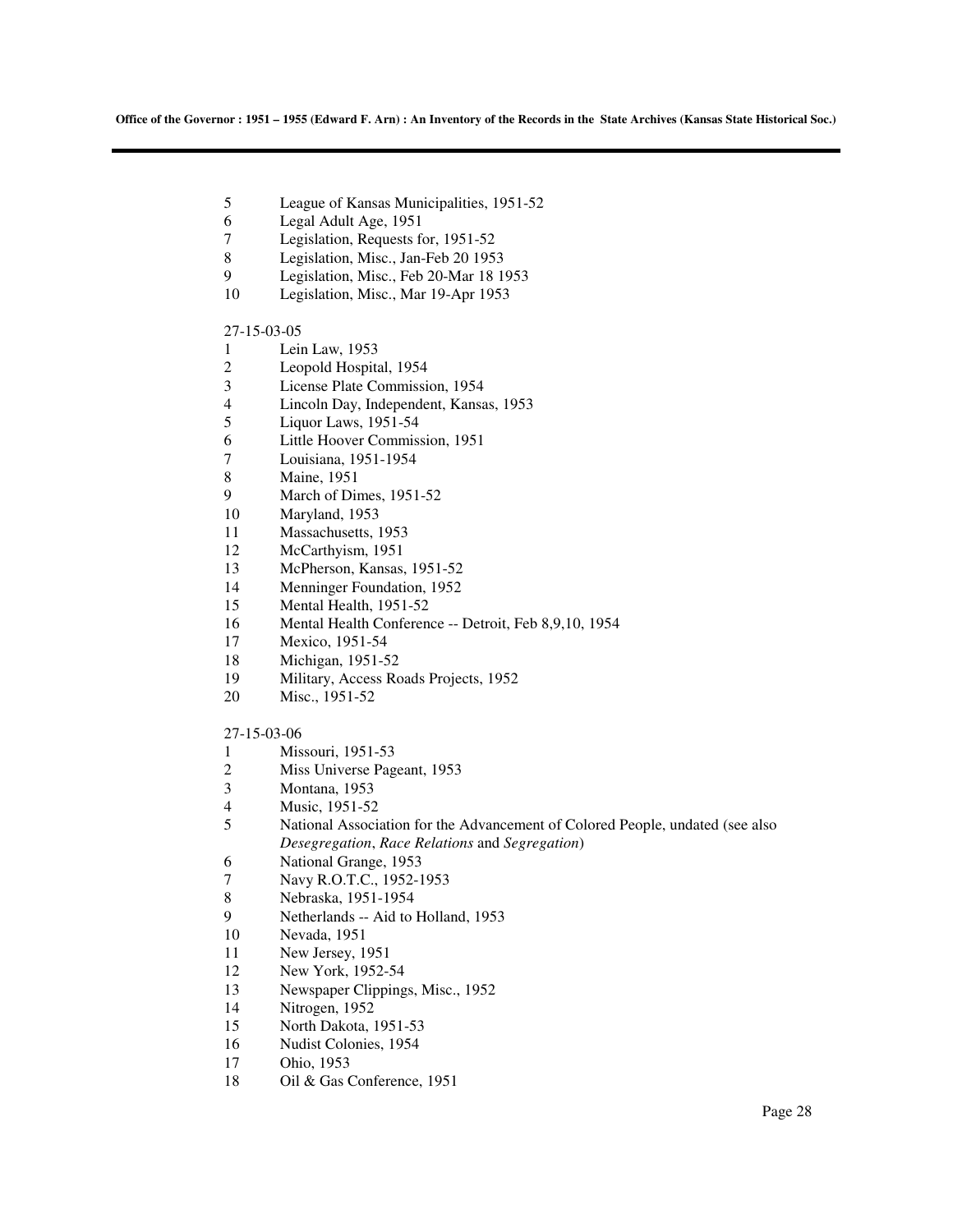- 19 Oklahoma, 1954
- 20 Olathe, Kansas, 1954
- 21 Olympics, 1952-53
- 22 Oregon, 1952-54
- 23 Pakistan, 1953
- 24 Pan-Cake Day at Liberal, 1952
- 25 Patriotic Organizations, 1954
- 26 Pennsylvania, 1953
- 27 Philippines, 1952-54
- 28 Physically Handicapped, 1951

#### 27-15-03-07

- 1 Physically Handicapped, 1952-53
- 2 Political Prisoners, 1953<br>3 Prairie Village, Kansas,
- 3 Prairie Village, Kansas, 1951
- 4 Presidential Electors, 1952
- 5 Presentations, 1951
- 6 Press Releases, 1951
- 7 Production Marketing Administration Committee Petition, not dated
- 8 Public Lands, 1952
- 9 Puerto Rico, 1953-1954
- 10 Race Relations, 1951-54 (see also *Desegregation*, *N.A.A.C.P.* and *Segregation*)
- 11 Reciprocity, 1952-54
- 12 Radio, 1951
- 13 Radio, 1952
- 14 Radio, 1953
- 15 Radio Reports, Jan-Apr 1951

#### 27-15-04-01

- 1 Radio Reports, May-Oct 1951
- 2 Radio Reports, Nov-Dec 1951<br>3 Radio Reports, Jan-Mar 1952
- 3 Radio Reports, Jan-Mar 1952
- 4 Radio Reports, Apr-May 1952
- 5 Radio Reports, Jun-Aug 1952
- 6 Recreation Association, Kansas, 1952
- 7 Red Cross, American, Jan-Aug 1951
- 8 Red Cross, American, Sep-Dec 1952

### 27-15-04-02

- 1 Refugee Relief Committee, 1954<br>2 Religion, undated
- Religion, undated
- 3 Rent Control, 1951-53
- 4 REPORTER, The, 1953
- 5 Republican Party, 1951-52
- 6 Republican Party, 1953-54<br>7 Republican Party -- Industr
- 7 Republican Party -- Industrial Republican Club, 1952<br>Republican State Central Committee, 1951-1954
- 8 Republican State Central Committee, 1951-1954<br>9 Republicans Young 1951-54
- 9 Republicans, Young, 1951-54
- 10 Rhode Island, 1951-52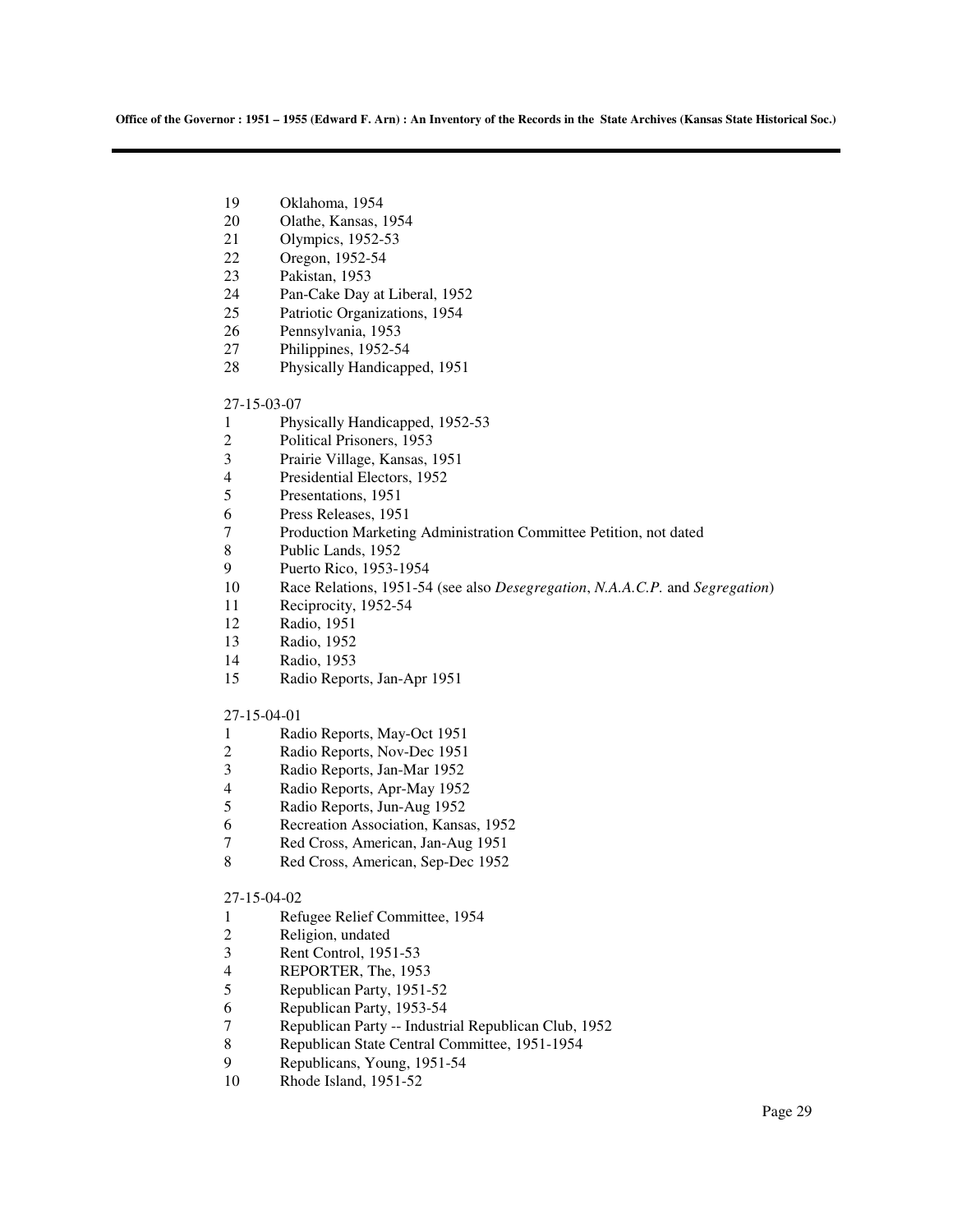- 11 Rivers & Harbors Congress, National, Washington D.C., May 25, 1954
- 12 Safety Conference, 1951-52
- 13 Saint Lawrence Seaway, 1951
- 14 Santa Fe, 1954
- 15 Savings & Loan, 1952
- 16 Segregation, 1952-54
- 17 Selective Service, 1951-54

### 27-15-04-03

- 1 Signature Law
- 2 Small Business Commission, 1951-52
- 3 Social Security Agreement, undated
- 4 South Dakota, 1953
- 5 Spain, 1952-53
- 6 Spraying, 1952
- 7 Speeches, 1951
- 8 Speeches, 1952
- 9 Speeches, 1952
- 10 Speeches, 1953
- 11 State Governments, Council of, 1952
- 12 Steel, 1951-52
- 13 Stream Improvement, National Council for, 1953
- 14 Submerged Lands Reports, 1953
- 15 Sunday School, 1953
- 16 Sunflower Boys' State, 1951-53
- 17 Sunflower Girls' State, 1952
- 18 Switzerland, 1953-54
- 19 Taxation, 1951-53
- 20 Teachers Association, Kansas State, 1951-1952
- 21 Teachers Retirement Bill, 1953
- 22 Telephone Company, Southwestern Bell, 1951-52

#### 27-15-04-04

- 1 Television station for the University of Kansas and Kansas State College, 1953
- 2 Tennessee, 1953
- 3 Texas, 1951-54
- 4 Tidelands, Apr 1951
- 5 Tidelands, May 1951-1953
- 6 Tornado Conference, 1954
- 7 Traffic Safety, 1953-54
- 8 Transcontinental Western, Airlines, 1952
- 9 Tri-State Industrial Conference, 1951
- 10 Turnpike -- Kansas & Oklahoma, 1952-54
- 11 Turnpike, Proposed Highway Intersection, U.S. 50 North with, 1954
- 12 Un-American Activities, 1951-52
- 13 United Defense Fund, 1951
- 14 United Mine Workers, 1951-54

27-15-04-05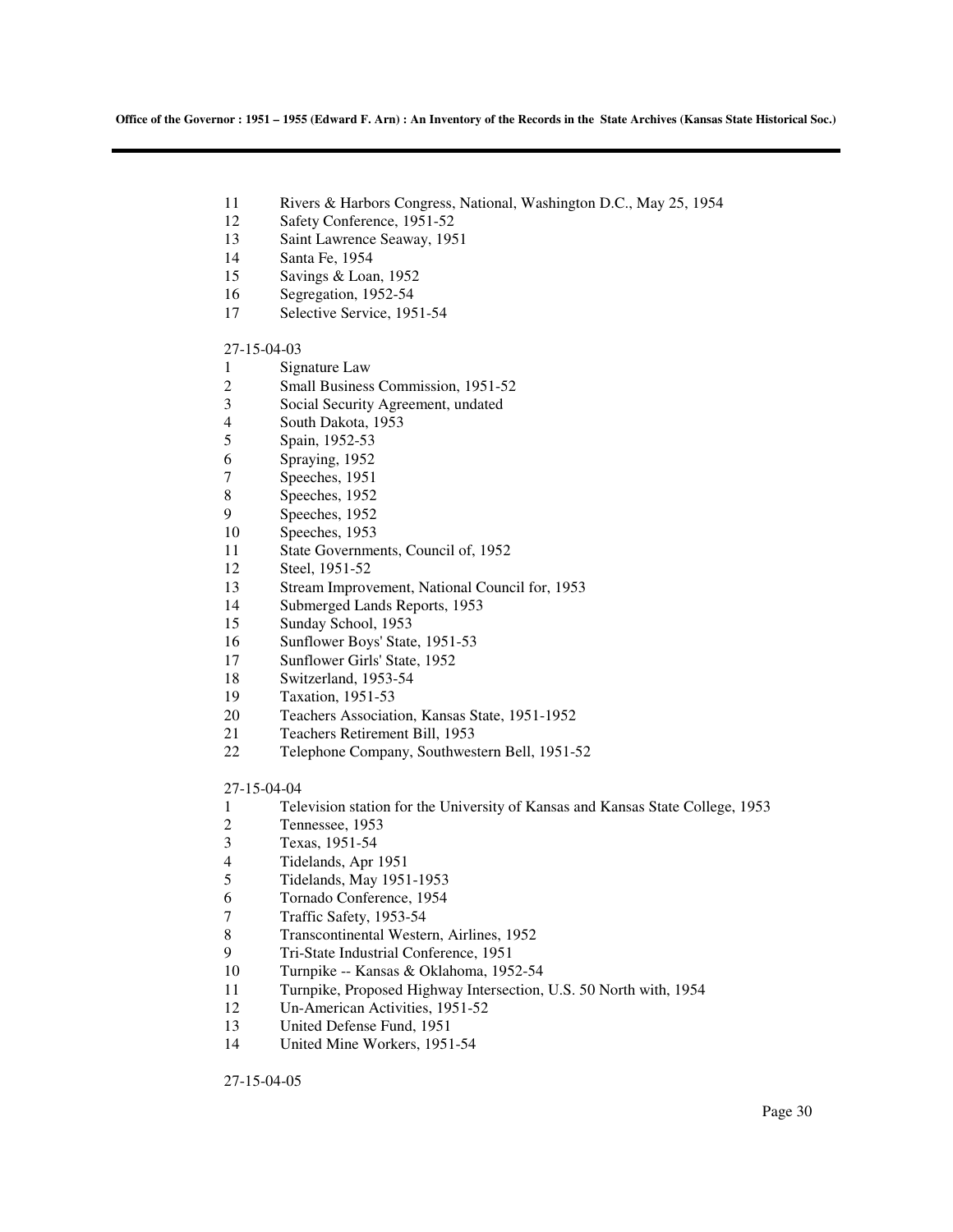| 1<br>$\overline{c}$                                                              | United Nations, 1951-54<br><b>UNESCO, 1951</b>                                                                                                                                                                                                                                                                                                                                                                                                                                                                                                                                                                                                                       |
|----------------------------------------------------------------------------------|----------------------------------------------------------------------------------------------------------------------------------------------------------------------------------------------------------------------------------------------------------------------------------------------------------------------------------------------------------------------------------------------------------------------------------------------------------------------------------------------------------------------------------------------------------------------------------------------------------------------------------------------------------------------|
| 3                                                                                | United Service Organization, 1952-53<br><b>United States</b>                                                                                                                                                                                                                                                                                                                                                                                                                                                                                                                                                                                                         |
| 4<br>5<br>6<br>7<br>8<br>9<br>10<br>11<br>12<br>13<br>14<br>15<br>16<br>17<br>18 | Agriculture, Dept. of, 1951-54<br>Architect of the Capitol, 1951<br>Civil Defense Administration, 1953<br>Commerce, Dept. of, 1951-54<br>Commerce, Dept. of. Civil Aeronautics Administration, 1951<br>Communications Commission, Federal, 1951<br>Congress. House, 1951-54<br>Congress. Senate, 1951-54<br>Defense, Dept. of 1951-54<br>Defense, Dept. of. Air Force Academy, 1954<br>Defense, Dept. of. Army. Corps of Engineers. Missouri Rivier Division, 1953<br>Displaced Persons Commissions -- DPC-252 Forms, 1951<br>Health, Education and Welfare, Dept. of, 1953<br>Housing Administration, Federal, 1951-54<br>Housing Expediter, Office of the, 1951-52 |
| 19                                                                               | Interior, Dept. of the, 1951-54                                                                                                                                                                                                                                                                                                                                                                                                                                                                                                                                                                                                                                      |
| 20                                                                               | Justice, Dept of, Attorney General, 1951-54                                                                                                                                                                                                                                                                                                                                                                                                                                                                                                                                                                                                                          |
| 27-15-04-06                                                                      |                                                                                                                                                                                                                                                                                                                                                                                                                                                                                                                                                                                                                                                                      |
|                                                                                  | <b>United States</b>                                                                                                                                                                                                                                                                                                                                                                                                                                                                                                                                                                                                                                                 |
| 1<br>2                                                                           | Justice Dept. of. F.B.I., 1951-53<br>Justice Dept. of. Young American Medals Committee, undated                                                                                                                                                                                                                                                                                                                                                                                                                                                                                                                                                                      |
| 3                                                                                | Labor, Dept. of, 1951-53                                                                                                                                                                                                                                                                                                                                                                                                                                                                                                                                                                                                                                             |
| 4                                                                                | Mediation and Conciliation Service, Federal, 1952                                                                                                                                                                                                                                                                                                                                                                                                                                                                                                                                                                                                                    |
| 5                                                                                | Postmaster General, 1952-54                                                                                                                                                                                                                                                                                                                                                                                                                                                                                                                                                                                                                                          |
| 6                                                                                | Power Commission, Federal, 1953-54                                                                                                                                                                                                                                                                                                                                                                                                                                                                                                                                                                                                                                   |
| 7                                                                                | President -- Inauguration -- Contributions for Inaugural Fund, 1952-53                                                                                                                                                                                                                                                                                                                                                                                                                                                                                                                                                                                               |
| 8                                                                                | President -- Inauguration -- Fund Raising Campaign, 1951-53                                                                                                                                                                                                                                                                                                                                                                                                                                                                                                                                                                                                          |
| 9                                                                                | President -- Inauguration -- Fund Raising Campaign, 1953                                                                                                                                                                                                                                                                                                                                                                                                                                                                                                                                                                                                             |
| 10<br>11                                                                         | President -- Inauguration -- Fund Raising Campaign, 1953<br>President -- Inauguration -- Fund Raising Campaign, 1953                                                                                                                                                                                                                                                                                                                                                                                                                                                                                                                                                 |
| 12                                                                               | President -- Inauguration -- Fund Raising Campaign, 1953                                                                                                                                                                                                                                                                                                                                                                                                                                                                                                                                                                                                             |
| 13                                                                               | President -- Inauguration -- Fund Raising Campaign, 1953                                                                                                                                                                                                                                                                                                                                                                                                                                                                                                                                                                                                             |
| 27-15-04-07                                                                      |                                                                                                                                                                                                                                                                                                                                                                                                                                                                                                                                                                                                                                                                      |
|                                                                                  | <b>United States</b>                                                                                                                                                                                                                                                                                                                                                                                                                                                                                                                                                                                                                                                 |
| 1                                                                                | President -- Inauguration -- Fund Raising Campaign, 1953                                                                                                                                                                                                                                                                                                                                                                                                                                                                                                                                                                                                             |
| $\overline{2}$                                                                   | President -- Inauguration -- Petition for a Holiday, 1953                                                                                                                                                                                                                                                                                                                                                                                                                                                                                                                                                                                                            |
| 3                                                                                | President -- Inauguration -- Special Train, 1953                                                                                                                                                                                                                                                                                                                                                                                                                                                                                                                                                                                                                     |
| $\overline{4}$<br>5                                                              | President, 1954                                                                                                                                                                                                                                                                                                                                                                                                                                                                                                                                                                                                                                                      |
| 6                                                                                | President -- Highway Safety Program, 1951-54<br>Security Agency, Federal, 1951-54                                                                                                                                                                                                                                                                                                                                                                                                                                                                                                                                                                                    |
| $\tau$                                                                           | Small Business Administration, 1954                                                                                                                                                                                                                                                                                                                                                                                                                                                                                                                                                                                                                                  |
| 8                                                                                | Social Security Administration, 1954                                                                                                                                                                                                                                                                                                                                                                                                                                                                                                                                                                                                                                 |
| 9                                                                                | State Dept., 1951-54                                                                                                                                                                                                                                                                                                                                                                                                                                                                                                                                                                                                                                                 |
|                                                                                  |                                                                                                                                                                                                                                                                                                                                                                                                                                                                                                                                                                                                                                                                      |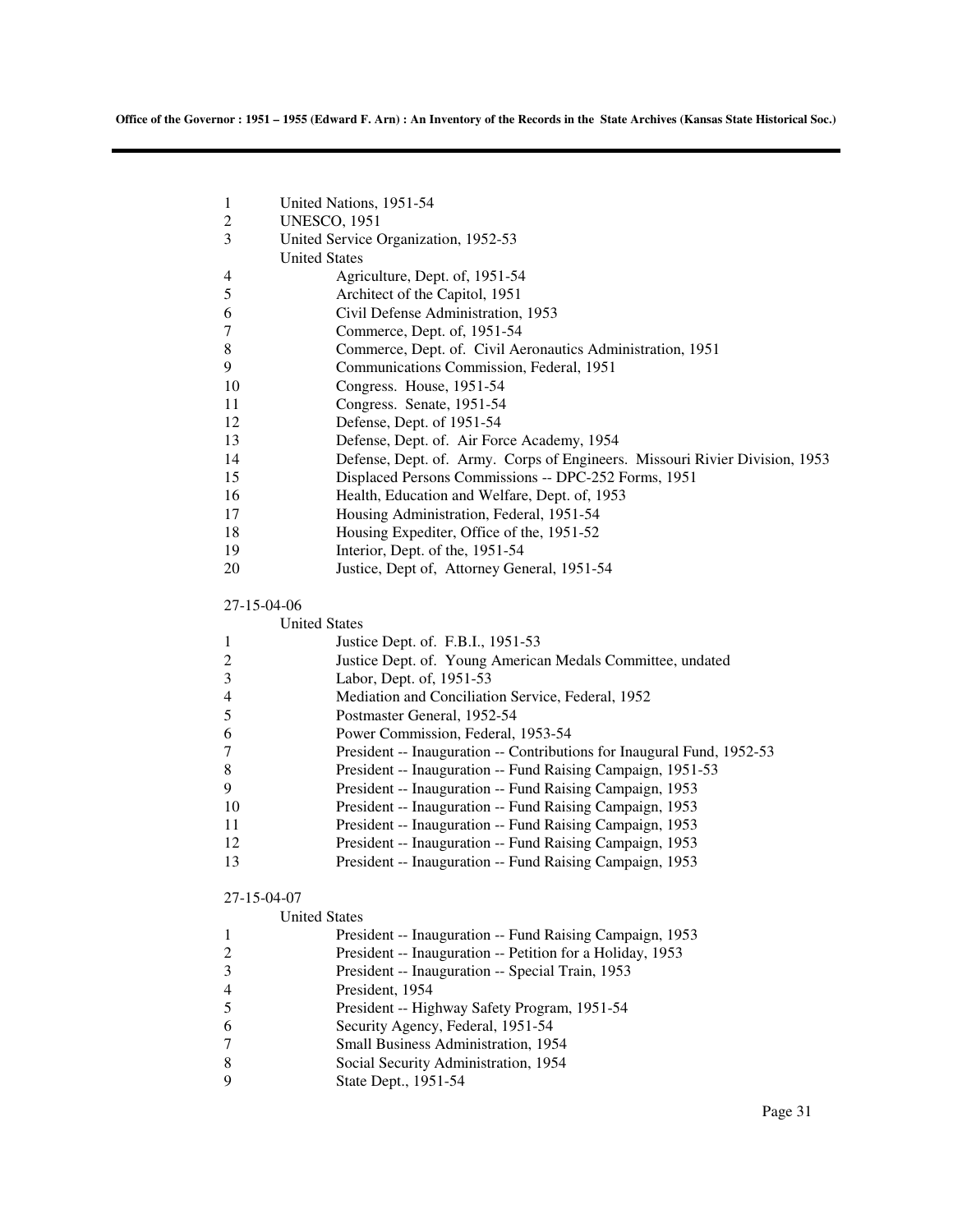| 10 | Fulbright Scholarship Committee, 1951-53  |
|----|-------------------------------------------|
| 11 | Supreme Court Reform, Committee for, 1954 |

- 12 Treasury, Dept. of, 1951-54<br>13 Veterans' Administration. 19
- 13 Veterans' Administration, 1952-54
- 14 Universal Military Training, 1951-53
- 15 Utah, 1951-54
- 16 Veterans' Administration Hospital, 1954
- 17 Veterans' Bonuses, 1951-54
- 18 Veterans' Concerns, 1951-54<br>19 Veterans of Foreign Wars, 19
- Veterans of Foreign Wars, 1952-53
- 20 Virgin Islands, 1952
- 21 Virginia, 1952-53
- 22 Voting, 1952
- 23 Voting (for Eighteen Year Olds), 1951-52

### 27-15-05-01

- 1 Washburn University, 1951-1952
- 2 Washington (State), 1952<br>3 Washington, D. C., 1951
- Washington, D. C., 1951
- 4 Water Storage -- Pipe, 1954
- 5 Weather, 1951
- 6 Welcome Wagon, 1951
- 7 Wichita -- Annexation -- Eastborough, 1953
- 8 Wichita Air Base, 1952
- 9 Wichita Chamber of Commerce, 1951
- 10 Wichita Meeting, June 23, 1951
- 11 Wichita Taxicab Strike, 1954
- 12 Winter Hospital, 1951
- 13 Women, 1952-54
- 14 Women's Christian Temperance Union, 1951-1953
- 15 Women Voters, League of Women, 1952
- 16 Wooden Church Crusade, 1954
- 17 Wyandotte County Grand Jury, 1952
- 18 Wyandotte County Grand Jury, 1952
- 19 Yugoslavia, 1951
- 20 Y.W.C.A. Hi-Y & Governor Program, 1953

### **Series 2: Proclamations and Messages**

27-15-05-02

27-15-05-03

27-15-05-04

Oversize Storage:

Original Location Description: NewLocation: